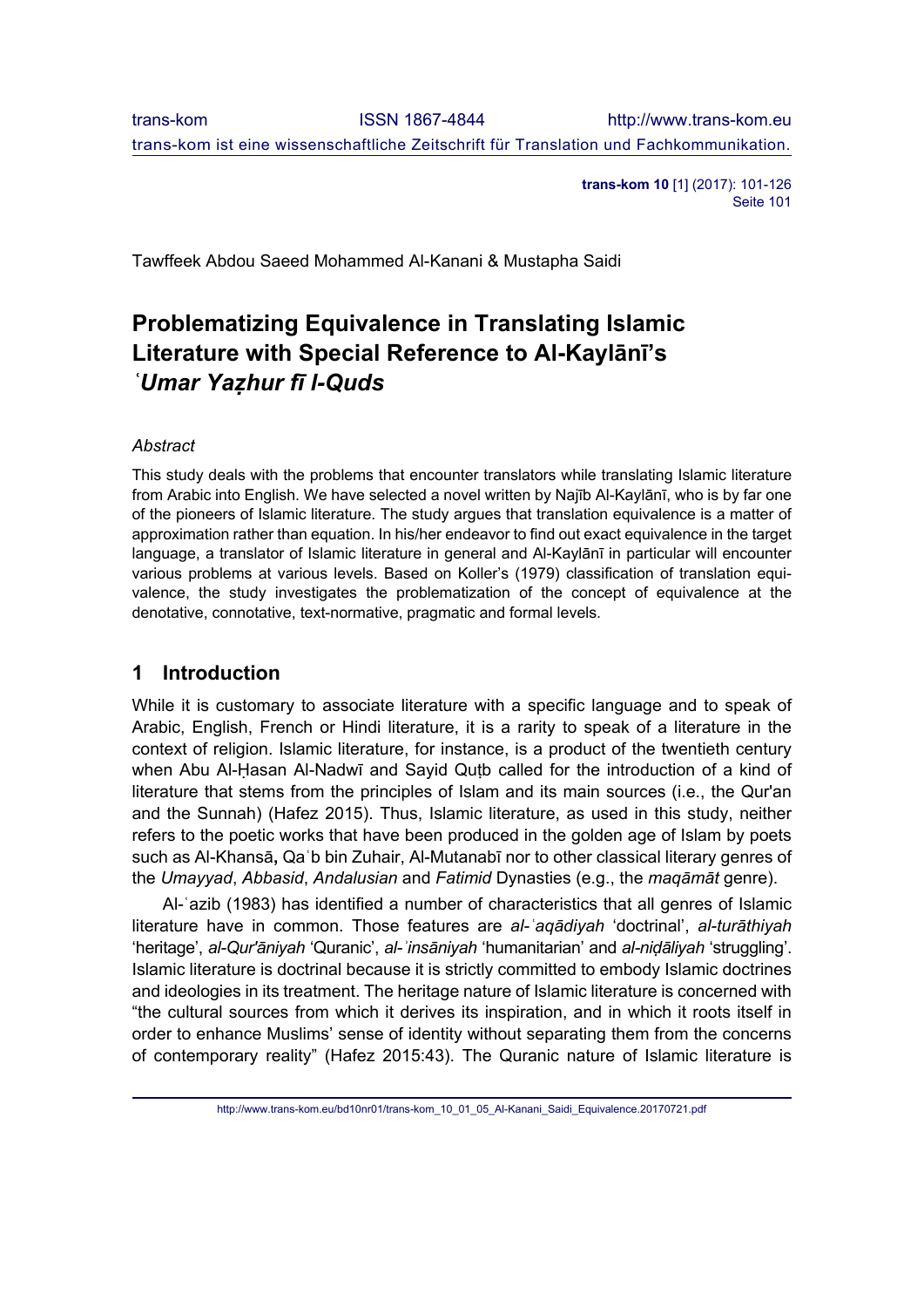reflected through the use of Quranic intertexuality, allusions and diction. The humanitarian aspect of Islamic literature refers to "Islamic humanism with its unique blend of collective and individual sense of responsibility" (Hafez 2015:43). Finally, Islamic literature is a matter of struggle because it strives to change societies to the better. Islamic literature is therefore "ideological without fanaticism, traditional without conservatism, Quranic without reservation, humanistic without hatred" (Hafez 2015:41).

The translation of Islamic texts has attracted the attention of various scholars who widely agree that translating such sacred texts is a very arduous task. Al-Sowaidi (2011) deals with the translation of near-synonyms in the Qur'an; Al-Badani et al.(2014) deal with the reference switch from the third person pronoun to the second person pronoun in Ali's (2008) translation of *sūrah al-Baqarah*. Other studies include Sideeg (2015) on the ideological implications of Quranic English translations and Megrab (1997) who highlights the significance of standards of texuality in the translation of sensitive texts such as Hadith.

Translating Islamic literature, however, has not been given adequate attention. To the best of our knowledge, no previous study has dealt with this particular topic. However, a previous study by one of the authors of this study has dealt with a related issue. Al-Kanani (2005) has dealt with the problems of translating Arabic literary prose into English. The study has focused on the grammatical (i.e., syntactic and morphological), semantic and cultural problems of translating Arabic literary prose into English.

Islamic literature can be equally untranslatable simply because it is heavily based on Qur'an and Hadith in its orientation and re-contextualizing a Quranic text or a Hadith in fictional prose, for instance, can be more difficult than translating the original verse or Hadith. In addition, Islamic literature is deeply rooted in culture, ideology, heritage and humanism and thus, a translator is required to be quite familiar with the cultural and ideological implications of the text and its subtle nuances.

This study deals with the problems that encounter translators while translating Islamic literature. We have selected a novel written by Najīb Al-Kaylānī (June 1, 1899 – March 3, 1961) (Wikipedia 2016) who is by far one of the pioneers of Islamic and political literature. One of the salient features of Al-Kaylānī as a novelist is that he is the only Arabic novelist whose novels go beyond the boundaries of his homeland, Egypt. Different events and hot issues in different corners of the world are the subject matters of his novels. His *ʿAmāliqat al-shamāl* 'The Giants of the North' (2015) deals with the revolutionists and insurrectionists of Nigeria; *Al-ẓil al-ʾaswad* 'The Black Shadow'(1980) is based on certain events in Ethiopia and *ʿAla aswār Dimashq* 'Over the Walls of Damascus' (1958) is based on the then political situation in Damascus, Syria. Similarly, Indonesia and Palestine are the subject matters of *ʿAḍrāʾ jākartah 'The* Virgin of Jakarta' (1986) and *ʿUmar Yaẓhur fī l-Quds* 'Omar Appears in Jerusalem' (1984) respectively.

Al-Kaylānī was not only a novelist but also a poet, a playwright and a short story writer. In the field of drama, he wrote *Sarayāvu Ḥabībatī '*Sarajevo is My Beloved*'* (Al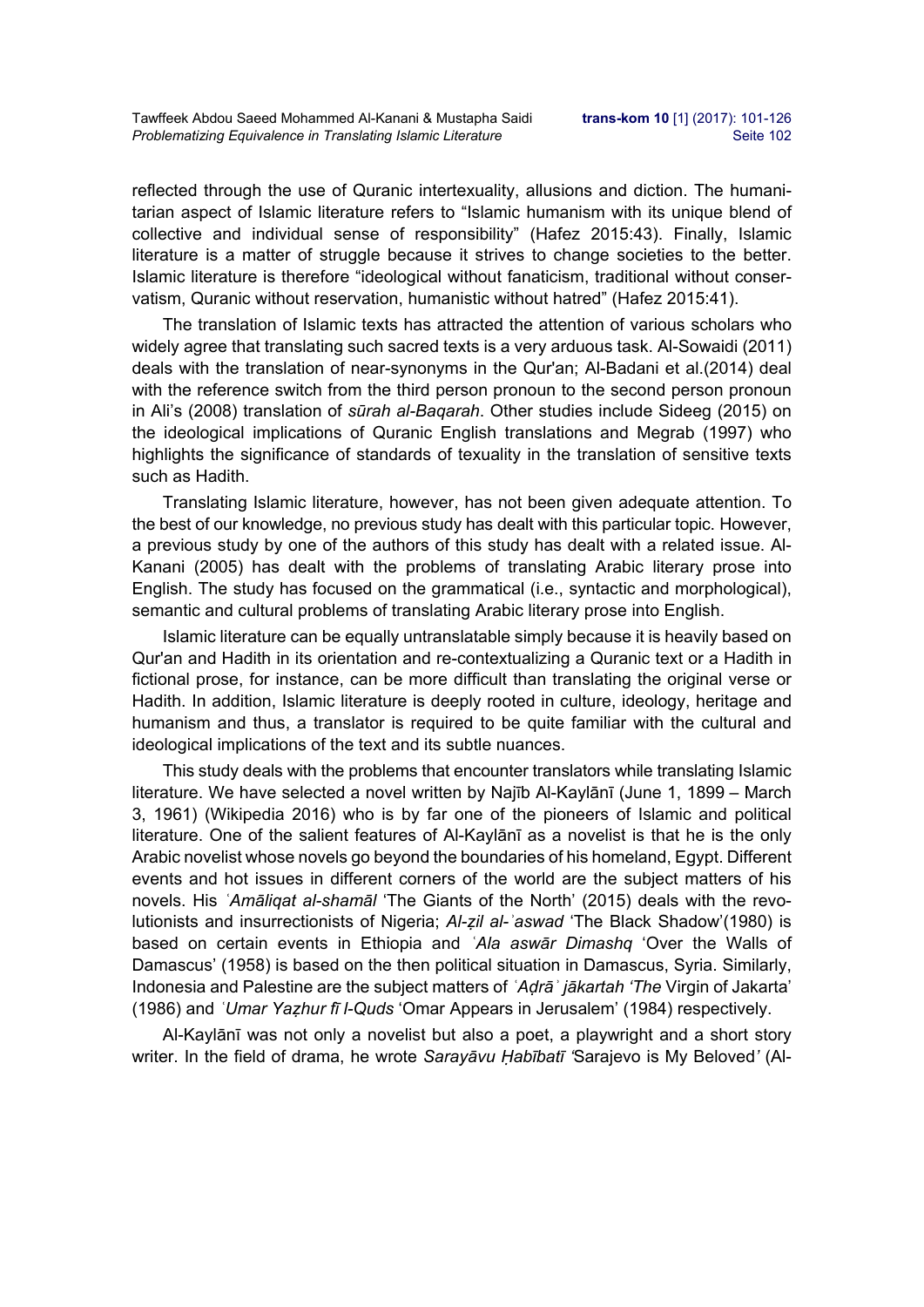Kaylānī n.d.) which highlights the tragic situation of Bosnian war. As Najīb Maḥfūẓ, the Egyptian Nobel Prize winner novelist observes:

ان نجيب الكيلاني هو منظّر الأدب الإسلامي الآن ؛ ذلك لأن مقولاته النقدية، وأعماله الروائية والقصصية تشكل ملامح نظرية أدبية لها حجمها وشواهدها القوية، التي عززتها دراساته حول "آفاق الأدب الإسلامي "و"الإسلامية والمذاهب الأدبية"، و"الأدب الإسلامي بين النظرية والتطبيق" و"مدخل إلى الأدب الإسلامي"، و"تجربتي الذاتية في القصة الإسلامية

Al-Kaylānī is the real theorist of Islamic literature. His critical articles, novels and short stories depict the characteristics of a very important literary theory. A clear evidence of his excellence in this field resides in his various studies such as *Horizons of Islamic Literature, Islamism and Literary Movements, Islamic Literature between Theory and Practice, An Introduction to Islamic Literature* and *My Own Experience in Islamic Short Stories*.

(Fahmi/Faḍil Al-Qaʿūd 2016: 160)

It is because of his eminence that many of his novels have been translated into English, French, Turkish, Russian, Urdu, Chinese, Persian, Bahasa Indonesia, Italian and Swedish. We have selected his *ʿUmar Yaẓhur fī l-Quds* because it represents a glimpse of a live contemporary issue in the Arab World involving the Arab-Israeli conflict, Palestinian people and their aspirations and limitations. We are not interested in analyzing the novel on the basis of its plot, themes or characters. We are mainly concerned with the accuracy and aptness of its translation.

The study argues that equivalence is a matter of approximation rather than equation. In his/her endeavor to find out one-to-one equivalence between the words, expressions or even texts in the source language (SL) and other words, expressions or texts in the target language (TL), a translator of Islamic literature in general and Al-Kaylānī in particular will encounter various problems at various levels.

## **2 The Concept of Equivalence**

All theories of translation are mainly concerned with the problems of finding equivalent terms and expressions in the target language (TL) for the terms and expressions in the source language (SL). This moot concept of equivalence is undoubtedly one of the most problematic and controversial areas in the field of translation theory. The term has caused heated discussions within the field of translation studies. In order to appreciate the dimensions of the problem, the concept of equivalence as interpreted by some of the most well-known scholars in this field, namely Vinay and Darbelnet, Nida, Baker, Koller and Pym will be briefly discussed.

Vinay and Darbelnet (1958/1995) view equivalence-oriented translation as a procedure that reproduces the same situation of the source text (ST), whilst using completely different wording. They consider equivalence as the ideal method for translating proverbs, idioms, clichés and nominal or adjectival phrases and onomatopoeia expressions.

Nida (1964) argues that there are two different types of equivalence, namely formal equivalence or correspondence and dynamic equivalence. Formal equivalence focuses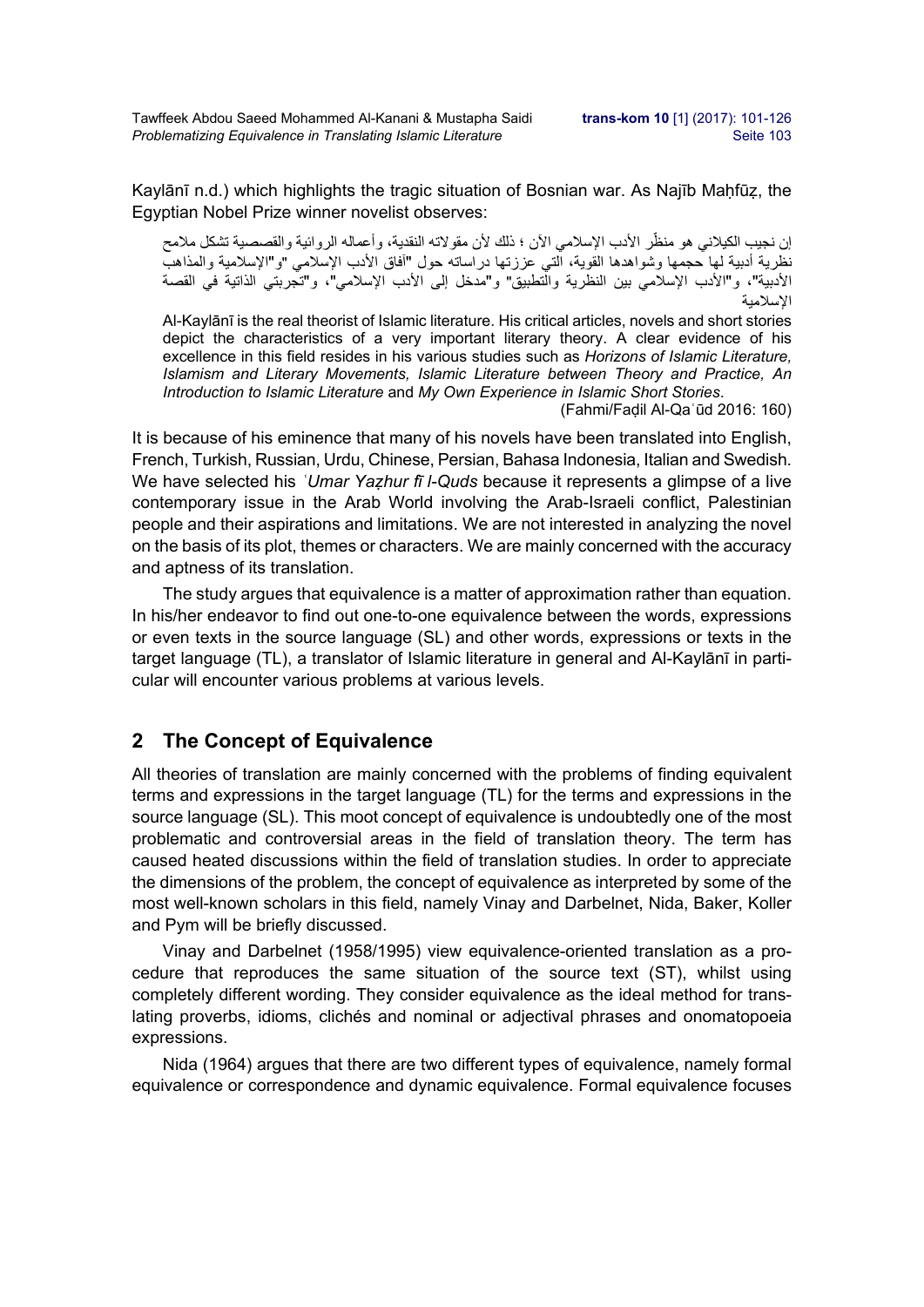on the message itself, in both form and content. Dynamic equivalence, however, is based upon 'the principle of equivalent effect'.

Baker (1992) offers a more detailed list of conditions upon which the concept of equivalence can be defined. She distinguishes between lexical, grammatical, textual and pragmatic equivalence. Her view can be summarized as follows:

- (1) The problem of equivalence at the word level should have the componential analysis of the word in mind. It should also be involved with the question of number, gender and tense of the word concerned.
- (2) Grammatical equivalence is concerned with the question of diversity of grammatical categories across languages. She observes that grammatical rules may vary across languages, which pose some problems in finding a direct correspondence in the TL. She also claims that different grammatical structures in the SL and the TL may bring about remarkable changes in the way the message is carried across.
- (3) Textual equivalence involves the equivalence between a SL text and a TL text in terms of information and cohesion of the text.
- (4) Pragmatic equivalence refers to implicatures and strategies of avoidance during the translation process. Implicature is not about what is explicitly said but what is implied. The translator needs to work out implied meanings in translation to get the source message across. In other words, the role of the translator is to recreate the author's intention in another culture in such a way that it enables the target reader to understand it clearly.

Koller (1979:186-191) in his *Einführung in die Übersetzungswissenschaft ('Introduction to the Science of Translation')* describes five different types of equivalence:

- (1) Denotative equivalence is concerned with equivalence of the extralinguistic content of a text.
- (2) Connotative equivalence is related to the lexical choices, especially between nearsynonyms.
- (3) Text-normative equivalence is concerned with text types and genre membership.
- (4) Pragmatic equivalence, or 'communicative equivalence' pays more attention to the receiver of the text and the comprehensibility of the message.
- (5) Formal equivalence is related to the form and aesthetics of the text.

Pym (2010: 7) views equivalence as a relation of "equal value" between an ST segment and a TT segment that can be established on any linguistic level from form to function. He distinguishes between natural and directional equivalence. The former exists between languages prior to the act of translating and it is not affected by directionality. In the case of directional equivalence, however, the translator can employ several translation strategies which are not dictated by the ST. Pym (2010: 7) points out that the strategies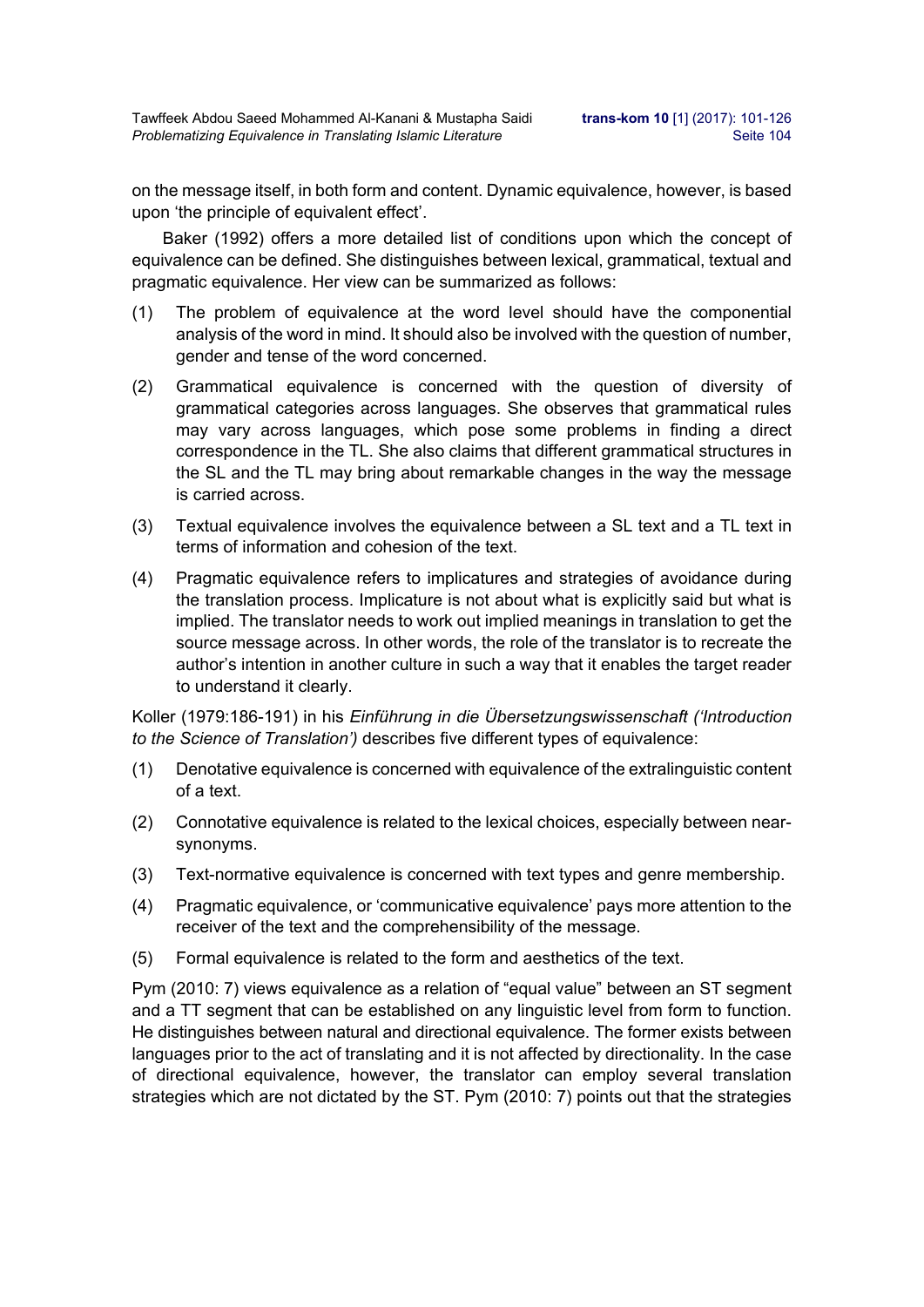for directional equivalence are reduced into two opposing poles: one adhering to SL norms and the other to TL norms. Directional equivalence, therefore, involves some kind of asymmetry. In other words, translating one way and creating an equivalent never implies the creation of the same equivalent when translating another way.

Other studies on the concept of equivalence include Bayar (2007) who distinguishes between formal equivalence, semantic equivalence, cultural equivalence and pragmatic equivalence, and Newmark's distinction between communicative and semantic equivalence (Newmark 1981).

In short, it is difficult to provide a precise definition of the term equivalence, though we have a fairly good idea of its significance in the process of translation. Even in the case of translating a lexical item like 'book' as *kitāb* in Arabic, this cannot be interpreted as equivalent in the mathematical sense. The translatability of a text and the degree of equivalence between a source text and its translation depend mainly on the text-type or genre. A translator of an innovative genre of Islamic literature, for instance, will encounter several problems in the process of rendering the text.

### **3 Data and Methods**

The study examines the problems that encounter translators while translating a fictional Islamic text along the lines of Koller (1979). Koller's classification has been selected because it represents a detailed examination of the concept of equivalence as well as a clear distinction between equivalence and its linked term correspondence. While correspondence involves the comparison of two language systems where differences and similarities are described, equivalence deals with equivalent items in specific ST–TT pairs and contexts. Pym (1997) has pointed out that Koller's taxonomy of equivalence is a comprehensive survey of basically linguistic theories of translational equivalence and thus "it has also long been used as a convenient enemy by the newer German approaches that choose to privilege communicative purposes of various kinds" (Pym 1997: 71).

In particular, the equivalence problems will be examined on the basis of the comparison between the original Arabic version of Al-Kaylānī 's *ʿUmar Yaẓhur fī l-Quds* and its English translation. This literary work has been translated by a team of translators at *Dār Ibn Ḥazm* Publishing House, Beirut in 1989 (Al-Kaylānī 1989) and it has been highly appreciated by critics.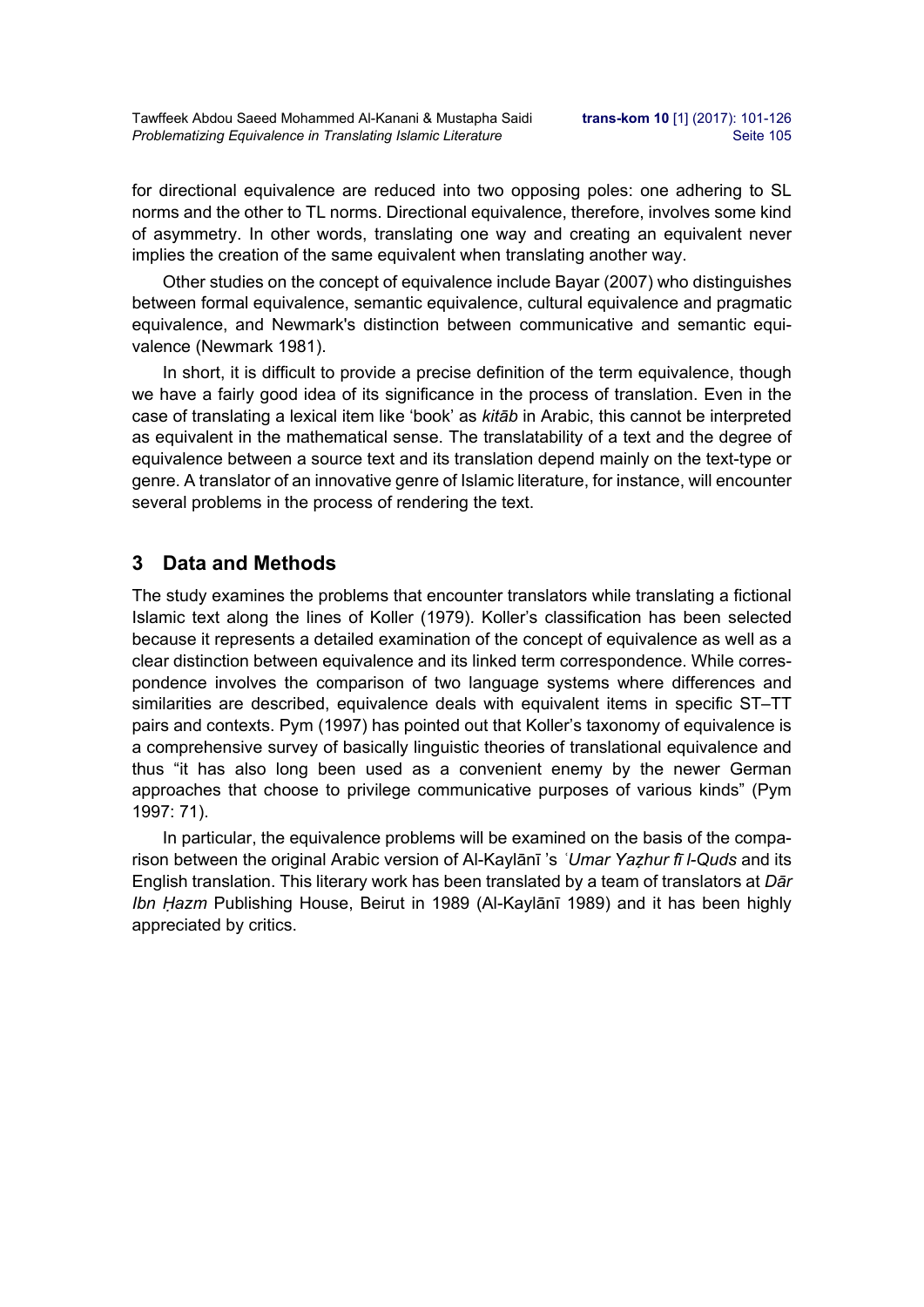Tawffeek Abdou Saeed Mohammed Al-Kanani & Mustapha Saidi **trans-kom 10** [1] (2017): 101-126 **Problematizing Equivalence in Translating Islamic Literature** Sette 106

While analyzing the translation, we have used the following procedures:

- (1) The source text in which a problem under investigation occurs is given and italicized.
- (2) The source text is transliterated and glossed.
- (3) The translation given in the published translation is provided.
- (4) An alternative translation is suggested.
- (5) In each case of the quoted expression the first number in the bracket indicates the page and the second the line(s) on that page.
- (6) For the standardization of the diacritic marks required when transliterating Arabic, we have used the Roman Transliteration of Arabic Script (ROTAS) software (see transliteration tables in the appendix).

### **4 Data Analysis**

### **4.1 Problematizing Denotative Equivalence**

Denotative equivalence can be very challenging to the translators of Islamic fictional prose. In the following subsections, we discuss some of the semantic problems the translators of *ʿUmar Yaẓhur fī l-Quds* have encountered while translating the novel.

### **4.1.1 Wrong Use of Words in the TT**

Apart from mismatching words in a nominal, verbal or prepositional phrase, the translators have used some words or phrases, which are inappropriate on semantic ground. That is, they have used some words or phrases that are not exactly or approximately equivalent to the words of the source text. For instance, (1a) has been translated as (1b) but (1c) is more accurate.

| (1a)   <i>Wa al-ḥub</i>                 |                         | lahū   janibān   hayawānī   wa   insānī   (177: 15)                  |             |  |
|-----------------------------------------|-------------------------|----------------------------------------------------------------------|-------------|--|
| 'And the love   has two sides   bestial |                         |                                                                      | and human'  |  |
| $(1b)$ Love                             |                         | has two sides $ $ <i>instinctive</i> $ $ and $ $ human $ $ (120: 18) |             |  |
| $(1c)$ Love                             | has two sides   bestial |                                                                      | and I human |  |

The antonym of 'human' is 'bestial' or 'animalistic'. Even human feelings are instinctive; therefore, 'instinctive' cannot be contrasted with 'human'. 'Bestial' is a more apt plausible equivalent to *ḥayawānī* in this context.

### **4.1.2 Inappropriate Use of Lexical Items**

Sometimes, translators may use words, phrases, or sentences which are not wrong but inappropriate in a specific context. The translators of this novel have frequently faced this difficulty. Some words, for instance, seem synonymous but one of them cannot be used for the other in each and every context, as we notice in the examples (2-3).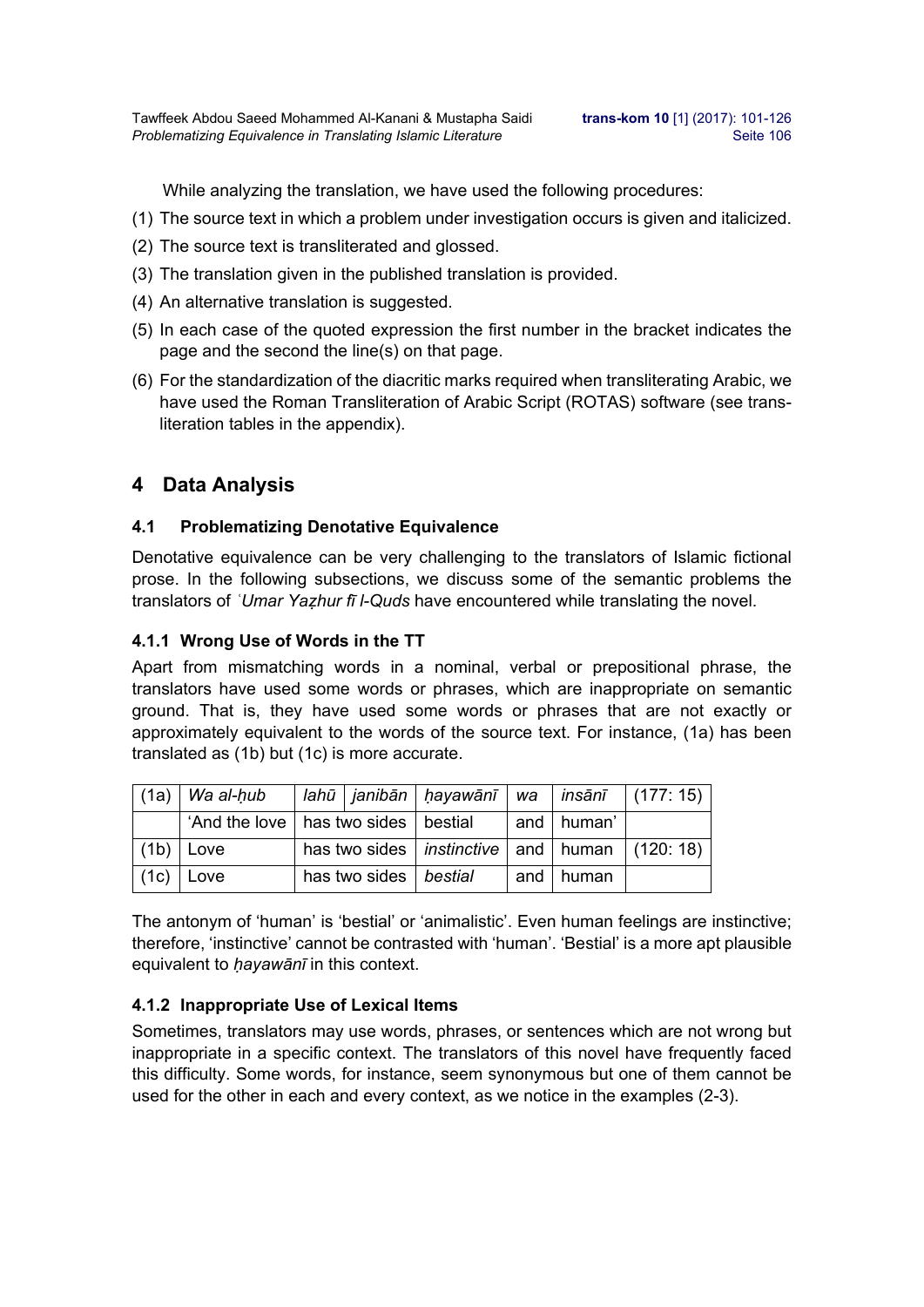Tawffeek Abdou Saeed Mohammed Al-Kanani & Mustapha Saidi **trans-kom 10** [1] (2017): 101-126 **Problematizing Equivalence in Translating Islamic Literature** Sette 107

| (2a) | al-qiyam al-jadīdah   alatī taḥkum |                                            | ʿasrinā. | (24:7) |
|------|------------------------------------|--------------------------------------------|----------|--------|
|      | the values the new                 | which dominate   our age'                  |          |        |
| (2b) | The new values                     | that were ruling   in our times. $(18:10)$ |          |        |
| (2c) | The new values                     | that dominate                              | our age. |        |

The use of 'dominate' in (2c) is more apt than the use of 'rule'. 'Dominating values' seems to be a more acceptable collocation than 'ruling values'.

Similarly, (3a) has been translated as (3b) but (3c) is more suitable.

|       |                                               | $(3a)$   yantazi'u   minhum   al- ī'tirāfāt. | (60:4) |  |  |  |
|-------|-----------------------------------------------|----------------------------------------------|--------|--|--|--|
| ʻtake |                                               | from them   the confessions'                 |        |  |  |  |
|       | $(3b)$ to <i>snatch out</i> their confessions |                                              |        |  |  |  |
|       | $(3c)$ to extract confessions from them.      |                                              |        |  |  |  |

When you snatch something, you take it away from someone with a quick violent movement. However, 'extracting confessions' means to get confessions from someone who does not want to give them, by asking them questions skillfully. Thus, 'extract' is more appropriate than 'snatch' as an equivalent of *yantaziʿ*.

### **4.1.3 Inappropriate and Wrong Translation of Cultural Terms**

One of the basic problems that confront a translator of a literary or even a technical text is to find equivalents for cultural terms. Even if he/she has a complete and insightful grasp of the text, he/she may find it almost impossible to translate the term in such a way as to retain its nuances.

The novels of Al-Kaylānī in general and *ʿUmar Yaẓhur fī l-Quds* in particular deal with different cultures and aspects of culture. This makes the translation of his novels extremely difficult. Even terms expressing material culture need to be handled carefully by the translator. As Newmark observes:

Food is for many the most sensitive and important expression of national culture; food terms are subject to the widest variety of translation procedures. (Newmark 1988: 97)

Certain types of food items have been mentioned in this novel which cause problems for the translators. Consider, for instance, the translation of *qadīd* in (4b).

| (4a) | ʿanā |                                                                                               | ībnu   īmrātin | kānat   tʾāklu |        | al-qadīda | bi-makah. $(118:3)$ |  |  |
|------|------|-----------------------------------------------------------------------------------------------|----------------|----------------|--------|-----------|---------------------|--|--|
|      |      | son                                                                                           | woman          | was            | eating | qadīd     | in Mecca'           |  |  |
|      |      | $(4b)$   I'm the son of a woman who used to eat <i>dried, cut meat</i> in Mecca. $(81:33-34)$ |                |                |        |           |                     |  |  |
| (4c) |      | I am the son of a woman who used to eat gadid in Mecca.                                       |                |                |        |           |                     |  |  |

The word *qadīd* in Arabic denotes 'a type of meat which is cured by salt or any material so that it may be preserved and later eaten'. That is, it is not a fresh preparation of meat.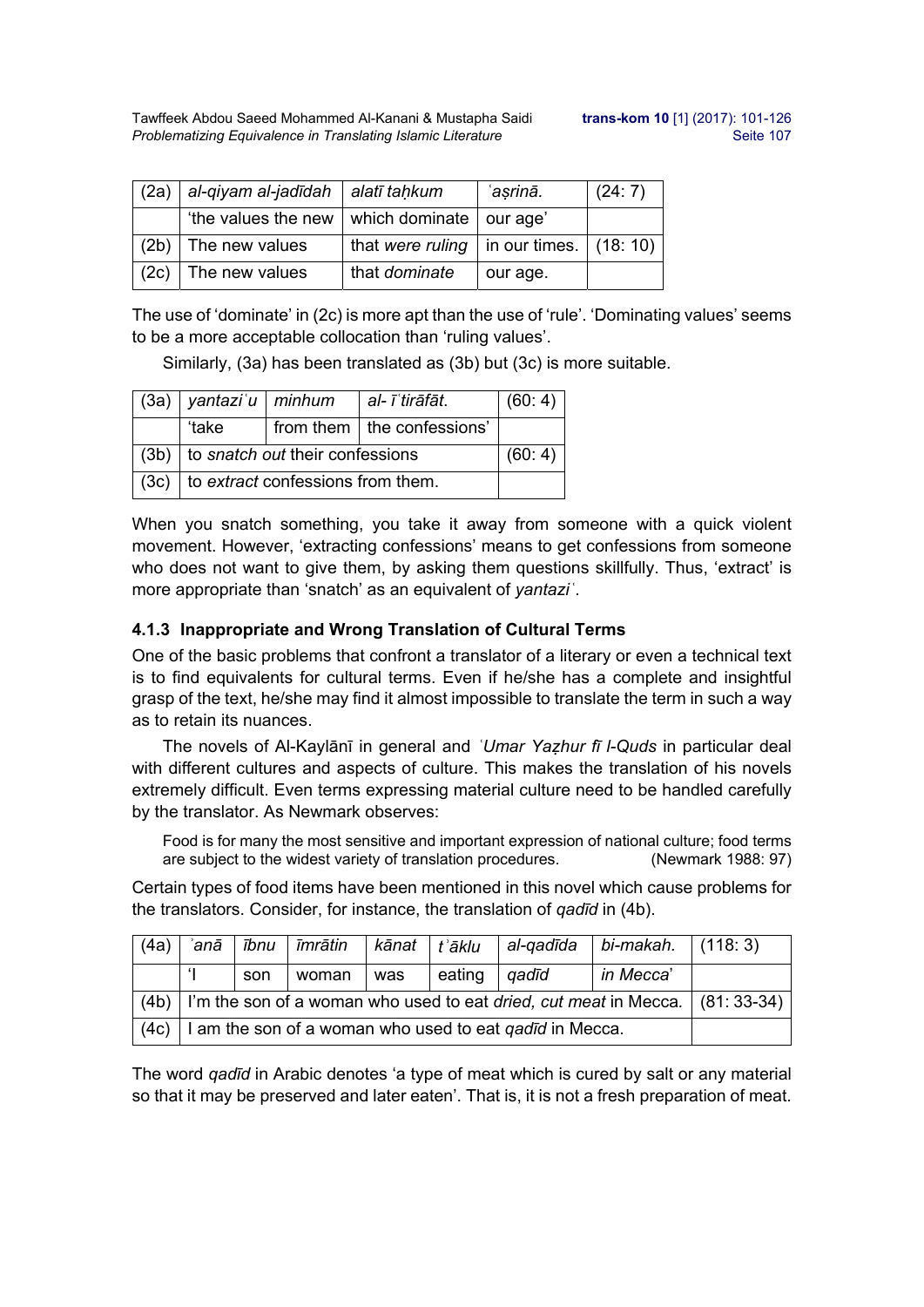The translators could have used the Arabic name for this food and added a footnote to explain what it is. The expression 'dried cut meat' does not create the impact *qadīd* has in the original text. Some translation theoreticians consider adding a footnote or a glossary an unwanted interference. As Le Gassick observes:

Words relating to aspects of Egyptian national and Muslim cultural life for which we have no parallel have been given brief descriptive definitions within the text where essential. The only alternative, a glossary and notations, would seem unfortunate in a work of creative fiction, a cumbersome and largely unnecessary barrier between the work and its reader.

(Le Gassick 1975: xi-xii)

We do agree that too many items in the glossary or footnotes will interfere with the enjoyment of the translated text but bland translation deprives the reader of the flavour of the original even more.

### **4.1.4 Mistranslation of Islamic Concepts**

*ʿUmar Yaẓhur fī l-Quds*' contains many religious terms which, if not explained, may confuse the readers of the English text, as we notice below.

(5a) has been translated as (5b) but (5c) is a more appropriate Islamic concept.

|  |                                                            |     | $(5a)$   'mā   ziltu   'aqūl   al-shahādātīn.' | (23:9) |  |  |
|--|------------------------------------------------------------|-----|------------------------------------------------|--------|--|--|
|  | still                                                      | say | the shahādātīn'                                |        |  |  |
|  | $(5b)$   I'm still saying the doctrinal formula. $(17:27)$ |     |                                                |        |  |  |
|  |                                                            |     | $(5c)$   I still recite the two shahadatin.    |        |  |  |

The translators have translated *shahādātīn* wrongly as 'the doctrinal formula'*,* which does not convey the same meaning. *Shahādātān* is a technical term in Islam that means 'declaration of Faith'. A person must recite the two *shahādātīn* to embrace Islam. The *shahādātīn* in Islam is to testify that there is no god but Allah and the Prophet Muḥammad is His Messenger. The significance of the term can be properly understood by non-Muslims only when it is explained in a glossary.

In a similar vein, the term *jihad* is understood in the English-speaking world, though not without a prejudice. According to *The New Oxford Dictionary of English* (2000: 1982), it means "a holy war undertaken by Muslims against unbelievers". However, it basically means "a single minded or obsessive campaign" (*The New Oxford Dictionary of English* (2000: 1982). The term *jihad* has been repeated again and again in the original Arabic text and it has been translated differently in the English text on different occasions, as is clear from (6-8).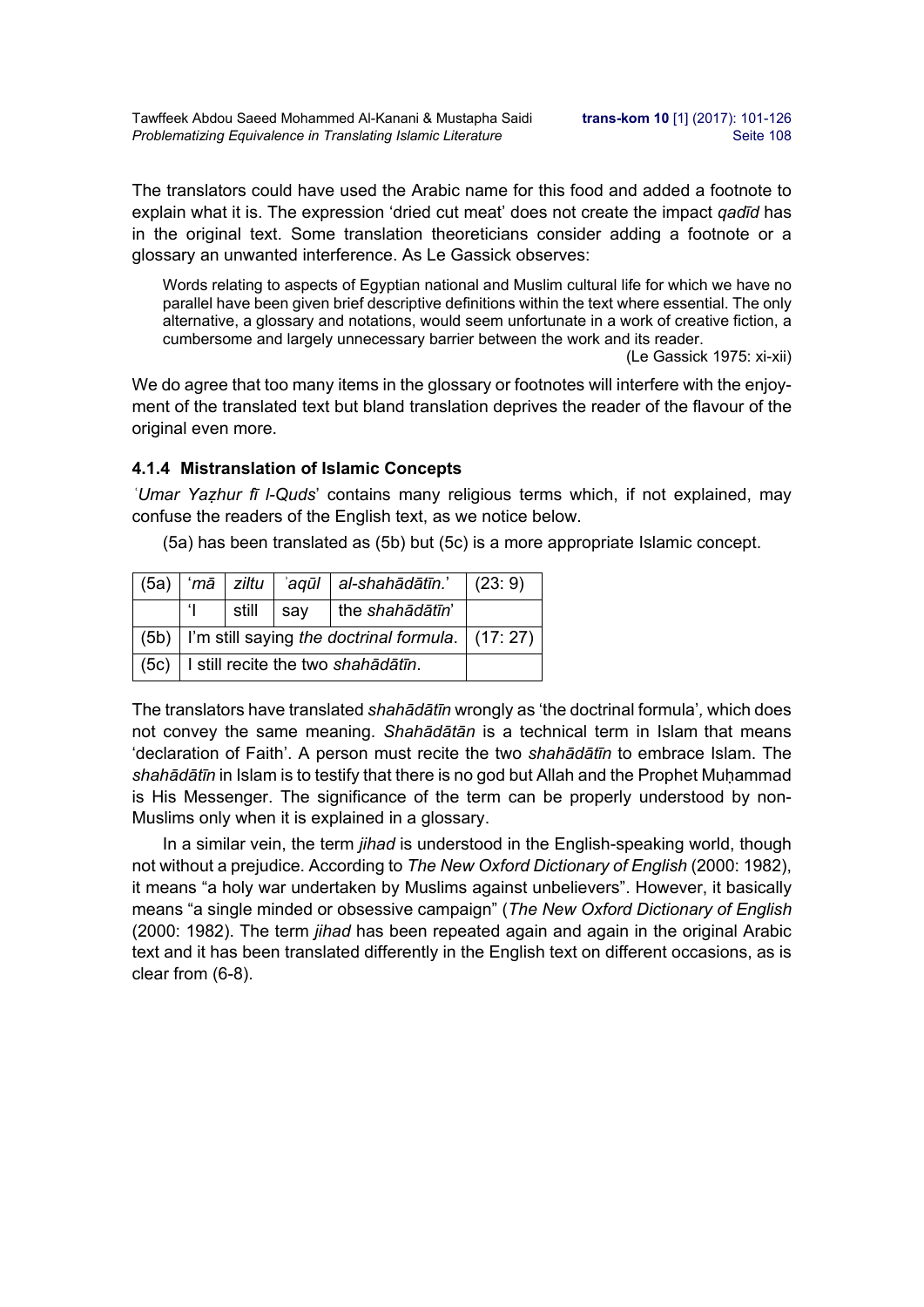Tawffeek Abdou Saeed Mohammed Al-Kanani & Mustapha Saidi **trans-kom 10** [1] (2017): 101-126 **Problematizing Equivalence in Translating Islamic Literature** Sette 109 Seite 109

(6a) has been translated as (6b) but (6c) is more apt in this context.

| (6a) | hum   | yuwaşilūn                                                      | <i>ihādahum</i>                          | siran.    | (39:9) |
|------|-------|----------------------------------------------------------------|------------------------------------------|-----------|--------|
|      | 'They | continue                                                       | their Jihad                              | secretly' |        |
|      |       | (6b) They are going on in their resistance secretly. $(28:16)$ |                                          |           |        |
| (6c) |       |                                                                | They continue with their Jihad secretly. |           |        |

It is obvious from the original text that the author is not referring to any holy war, but to the revolutionary acts Palestinians are engaged in for their freedom.

In a similar vein, (7a) has been translated as (7b) but (7c) is more apt in this context.

| (7a) |                                                     | ʻkuli   hadhā                      | li-l-mujāhidīn.'                                            | (72:20) |  |  |
|------|-----------------------------------------------------|------------------------------------|-------------------------------------------------------------|---------|--|--|
|      | people performing Jihad'<br>ʻall<br>$\vert$ of this |                                    |                                                             |         |  |  |
| (7b) |                                                     | and all of these are for fighters. |                                                             |         |  |  |
|      |                                                     |                                    | $(7c)$ and all of those (things) are for <i>mujāhidīn</i> . |         |  |  |

The term *mujāhidīn* is widely used by the mass media in English these days and it needs not be translated. Besides, it is important to note that *mujāhidīn* does not refer to fighters in general; it refers to the fighter for a cause in which the person sincerely believes. In that sense, to replace it with 'fighters' in (7b) is not only inaccurate but also misleading.

If we keep the subtle nuances of *Jihad* in mind, the translation of this word in (8b) is also misleading. (8c) seems more accurate in this context.

| $(8a)$ <i>wa</i> |                         | al- khalās   min   āhwā al-nafs | wa   mujāhadatihā                                     |
|------------------|-------------------------|---------------------------------|-------------------------------------------------------|
|                  | 'and   getting rid   of |                                 | caprices the soul   and   performing Jihad against it |

|      | huwa al-jihād            | al-ʾākbar.   (123: 8) |  |
|------|--------------------------|-----------------------|--|
| l is | the Jihad $ $ the great' |                       |  |

| $(8b)$ To be free from the passions and fighting them is the greatest (84:38-39) |  |
|----------------------------------------------------------------------------------|--|
| battle.                                                                          |  |
| $(8c)$ To free the soul from caprices is the Great Jihad.                        |  |

As we have noted before, *jihad* is a very sensitive term. Because of the lack of its proper comprehension, it leads to a great deal of controversy. In all the examples given above, the term has been associated with fighting. It needs to be emphasized that contrary to the popular opinion in the West, *jihad* does not mean 'holy war'. A literal translation of the word is 'struggle'. The struggle to establish justice and righteousness may or may not involve military action. Just as Christians talk about their 'crusade against poverty',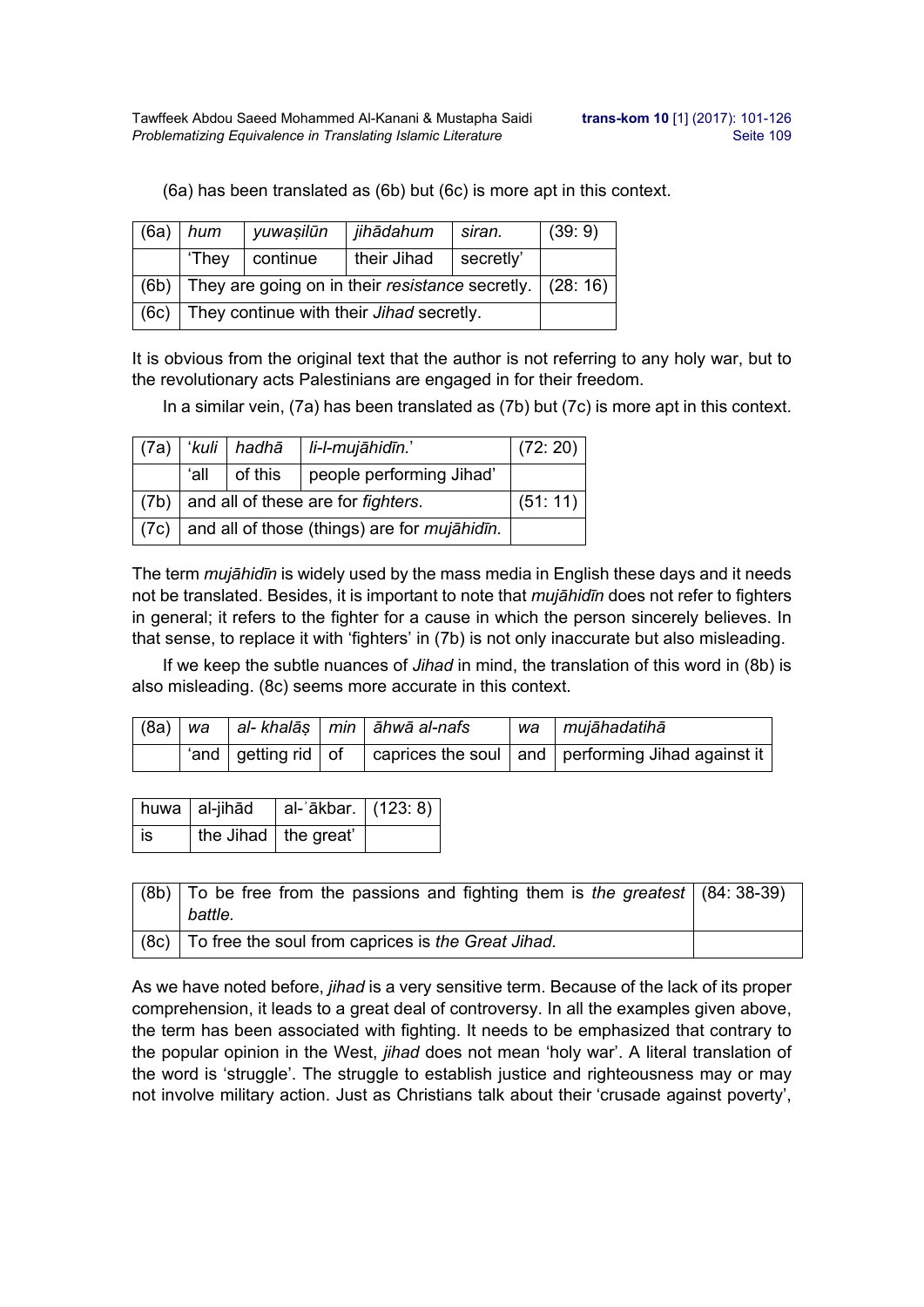Muslims talk about '*jihad* against injustice'. The *Great Jihad,* however, is against one's own weaknesses and caprices. Compared to it, all worldly *jihads* are *Lesser Jihads.* 

It is clear from the above examples that the translators of this novel have failed to find plausible denotative equivalents to Islam-oriented terms. The translators should have made these terms as clear as possible so that the reader of the target text could understand their real significance. It could be done only if the translators are faithful to the source text and retain the sanctity of the text as far as possible.

### **4.2 Problematizing Connotative Equivalence**

Connotative equivalence is established when the lexical items in the source and the target texts trigger the same associations and connotations. Connotation, which can be viewed as a thoroughly pragmatic category of meaning (Allan 2007:1047), poses several problems for the translators. The translators of *ʿUmar Yaẓhur fī l-Quds*', for example, have encountered several difficulties in rendering it as the following subsections show.

### **4.2.1 Loss of Attitudinal Meaning**

The translators have experienced difficulty in translating the attitudinal meaning or the widespread attitude to the referent or the addressee as is obvious from (9a) which has been translated as (9b) while (9c) preserves the meaning better.

| $(9a)$ Yamud                                                                             |  | yadahu   tāliban   al-sadaqāt   wa   I-`awn   min |  |  |
|------------------------------------------------------------------------------------------|--|---------------------------------------------------|--|--|
| 'He stretch   his hand   asking   the charity   and $\sqrt{\frac{1}{1}}$ the help   from |  |                                                   |  |  |

| ashāb al-nakhwa                  | (34:8) |
|----------------------------------|--------|
| people   the extreme generosity' |        |

| $(9b)$   stretching out his hands asking for money and help from the generous. $(25.2)$ |  |
|-----------------------------------------------------------------------------------------|--|
| $(9c)$ stretching out his hand asking charity and help from the elite.                  |  |

The expression *aṣḥāb al-nakhwa* in (9a) is very formal and bears overtones of respect. It refers to people of extreme liberty, generosity, and gallantry. In other words, they are people of nobility, philanthropy, solicitude, and zeal. In a sense, they are the *crème de la crème* or the elite group. Thus generous alone does not carry the attitude that the Arabic expression intends to convey. The meaning can be best rendered by 'the elite' or 'people of magnanimity'.

### **4.2.2 Loss of Associative Meaning**

In some cases, the associative meaning or the shades of meaning associated with the referent is lost in translation. Consider, for instance, (10a), which has been translated as (10b) but (10c) can be more apt.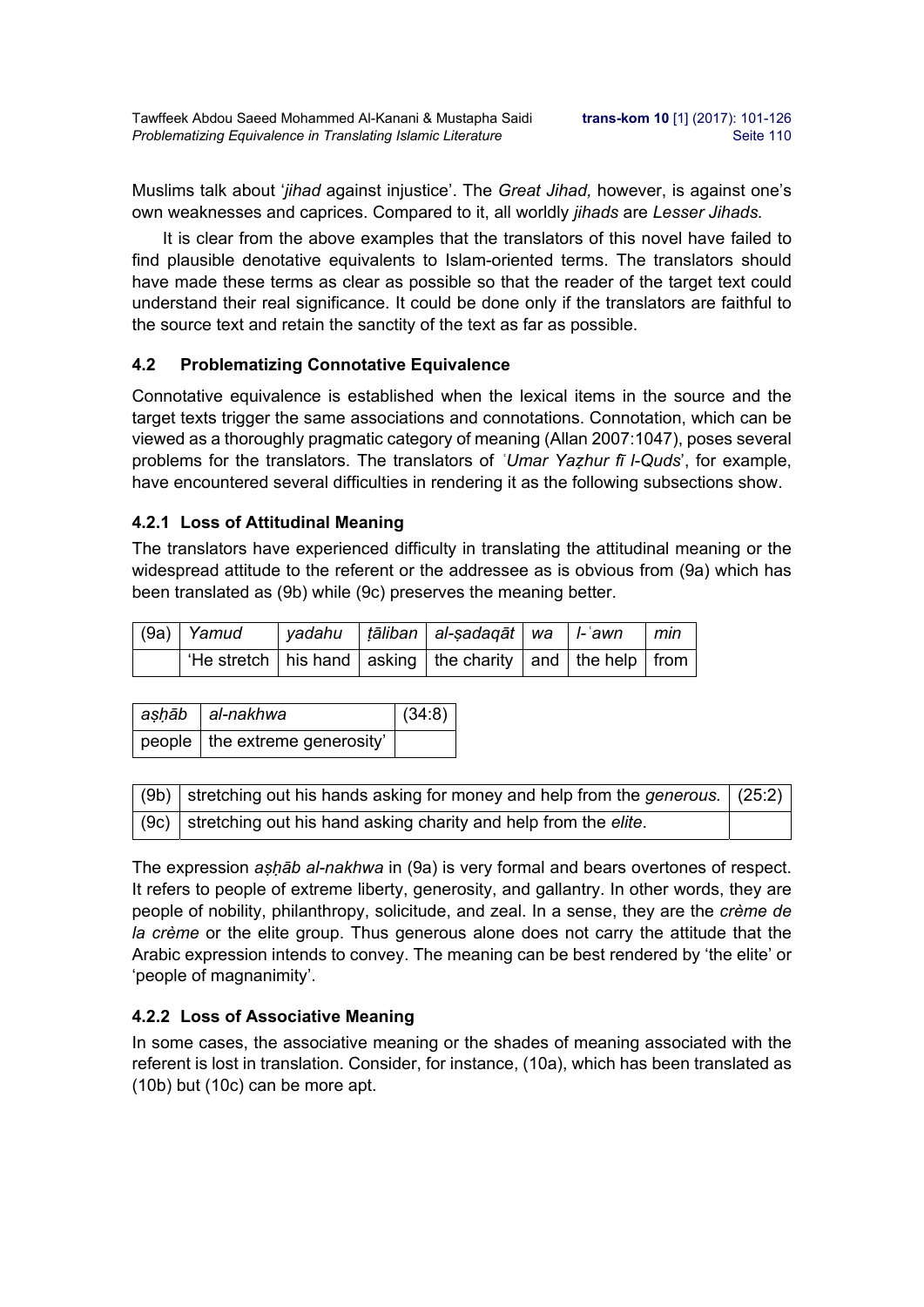Tawffeek Abdou Saeed Mohammed Al-Kanani & Mustapha Saidi **trans-kom 10** [1] (2017): 101-126 **Problematizing Equivalence in Translating Islamic Literature** Sette 111 Seite 111

| $\vert$ (10a) $\vert$ Akhadhū $\vert$ al-Quds |                                      | └al-qadīmah   hiya   I-ukhrā |     | al-Quds                   |
|-----------------------------------------------|--------------------------------------|------------------------------|-----|---------------------------|
|                                               | 'They took   the Jerusalem   the old |                              | -it | the other   the Jerusalem |

| al-ʿArabiyyah   fī   nakbat   "Ḥozayrān" |                     |            |
|------------------------------------------|---------------------|------------|
| the Arab                                 | in   nakbat   June' | $(14:2-3)$ |

| $\vert$ (10b) $\vert$ They've taken the old Jerusalem, the Arabic Jerusalem in that $\vert$ (11: 15-16)<br>disastrous June. |  |
|-----------------------------------------------------------------------------------------------------------------------------|--|
| (10c) They have occupied the old Arabian Jerusalem during the<br><i>immense Catastrophe</i> (the nakba) of June.            |  |

For non-Arab readers, who are not interested in the Arab-Israeli conflict, the 1948 and 1967 wars mean the defeat of Arabs and their losing the battle. However, the word *nakba* bears several painful associations for Arab readers. It was not only a disaster in the ordinary sense of the word. It was an immense catastrophe that did not only lead to the defeat of Arab armies and their gross military losses. The word has several subtle nuances such as dispersion of the Palestinians, the loss of their homeland, the disintegration of society, the loss of identity, the death of the national aspirations, the depression of Arab nationalism, etc. According to Pappé, the term *nakba* was adopted "as an attempt to counter the moral weight of the Jewish Holocaust (Shoa)." (Pappé 2006: xvi). It would be better, therefore, to foreignize the word *nakba* as in (10c) and to explain its associative meanings in a footnote.

### **4.2.3 Loss of Affective Meaning**

The affective meaning is concerned with the personal feelings or attitudes of the addressor. The translators of *ʿUmar Yaẓhur fī l-Quds* have also experienced difficulty in translating this kind of meaning as is clear from (11a) which has been translated as (11b) but (11c) preserves the meaning better.

| $(11a)$   Isma   yā   fata |         | (25:9). |
|----------------------------|---------|---------|
| 'Listen   O   youth'       |         |         |
| (11b) Listen lad!          | (18:39) |         |
| (11c)   Listen young man!  |         |         |

In (11b), 'lad' does not convey the affective meaning of the Arabic word *fata* in (11a). Although 'lad' is synonymous to 'young man' or 'youngster' in so far as the denotative meaning is concerned, it is more affectionate and reflects overtones of familiarity. In this context, the Caliph is addressing a youngster whom he meets for the first time and discusses very crucial issues with him. Thus, the Caliph has addressed him as *fata*,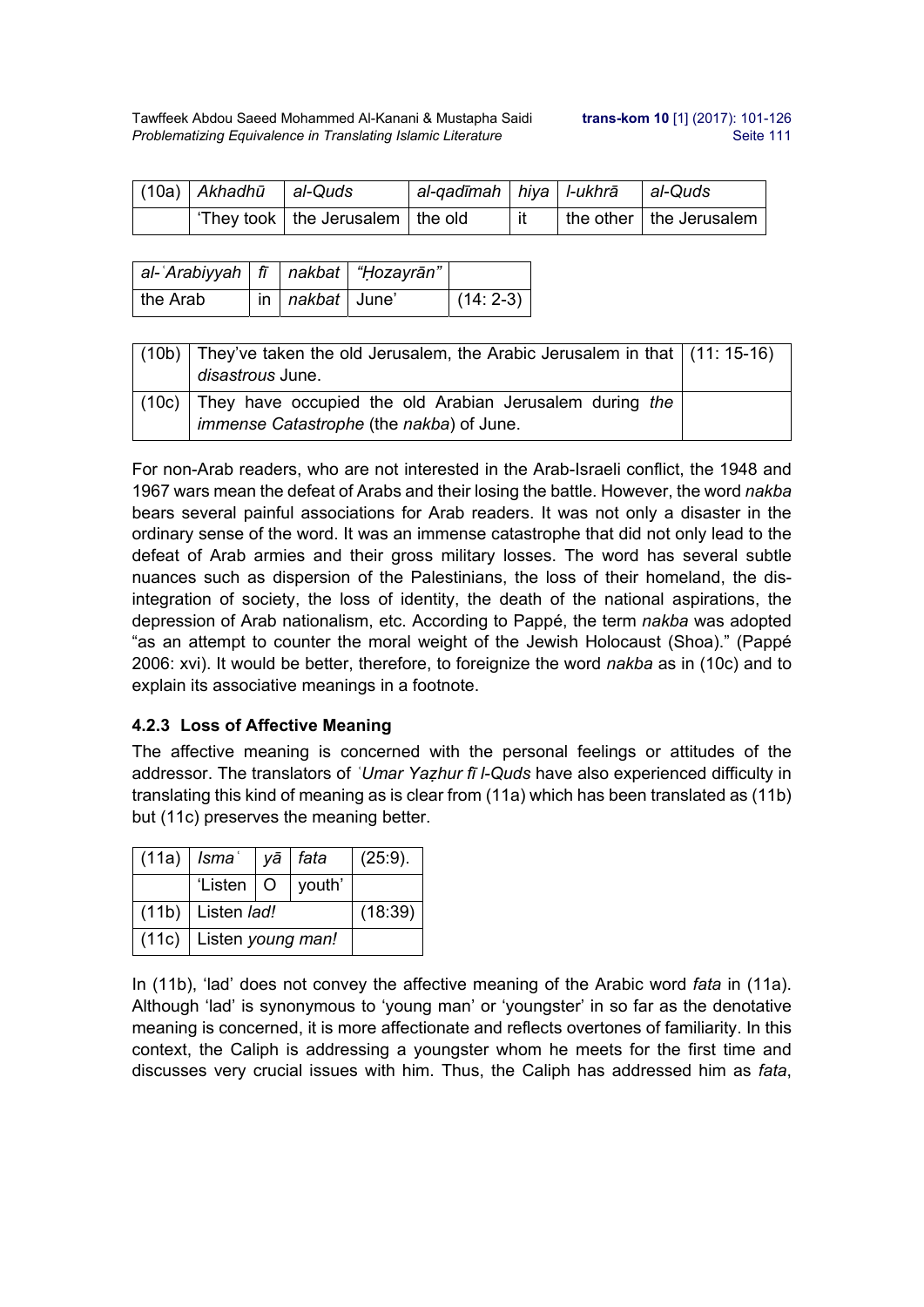which reflects respect, strength, and mature thinking. In this sense, 'youth', 'youngster' or 'young man' can convey the meaning of the Arabic *fata* better than 'lad'.

### **4.2.4 Loss of Reflective Meaning**

Reflective meaning occurs when one meaning of a particular lexical item affects the understanding and usage of all the other meanings of that lexical item. Reflective meanings have posed a challenge to the translators of *ʿUmar Yaẓhur fī l-Quds* as is clear in the following instance.

| (12a)   <i>Alā</i> | taʻlam | anna   rasūl |                                                          | Allah | khātam |
|--------------------|--------|--------------|----------------------------------------------------------|-------|--------|
|                    |        |              | 'Don't   you know   that   the Messenger   of God   seal |       |        |

| al-nabiyyīn   | (24:16) |
|---------------|---------|
| the prophets' |         |

| $(12b)$ Do not you know that God's prophet is the <i>last</i> prophet. | $(18:22-23)$ |
|------------------------------------------------------------------------|--------------|
| $(12c)$ Do you not know that Muhammad is the Seal of the Prophets.     |              |

*Khātam* (root *kh-t-m*) in (12a) partly means the last (i.e., the last of all prophets). However, the word does not only carry this particular denotative meaning but also calls to mind the more basic sense of *khatm* 'seal' which is also derived from the root *kh-t-m*. As the seal completes a task or concludes a document, prophethood was concluded at the hand of the Prophet Muḥammad and there is no longer intermediation between God and his servants or worshippers after his death. Thus, the use of 'last' in (12b) does not have the same reflective shades of meaning which *khātam* has and 'seal' can be better in this context.

### **4.3 Text-normative Equivalence**

Based on Karl Bühler's (1934/1990) three language functions, namely to represent objectively, to express subjectively and to appeal persuasively, Reiß (1971: 25) has classified texts into the content-focused, the form-focused and the appeal-focused types. *ʿUmar Yaẓhur fī l-Quds* belongs to the form-focused category. It is a masterpiece of Islamic literature and it has its unique generic conventions that must be considered by the translators. Before translating the novel, translators must "judge how typical it is of its genre" (Dickins et al. 2002: 139). Fictional prose is an existent genre in the target language and thus translators should try to "produce a similarly typical TT" (Dickins et al. 2002: 139). However, the novel under investigation can prove tricky because there is no TL genre that adequately corresponds to that of the ST. Apart from the aesthetic features of this novel, which will be discussed under formal equivalence, the novel abounds in the use of Quranic and Hadith intertextuality and Quranic and historical allusions. However,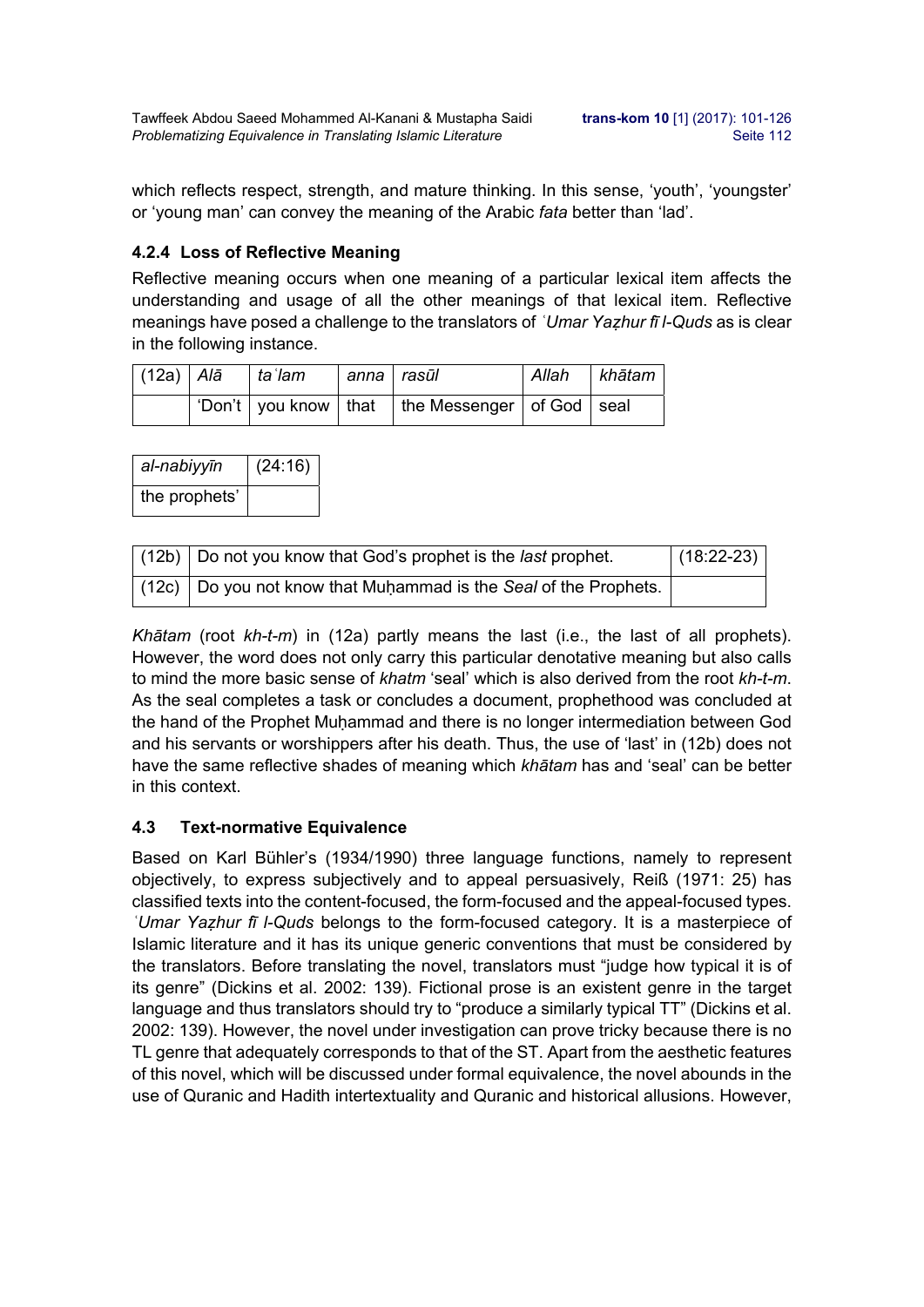the translators of the text have not adequately preserved those aspects and thereby they have deviated from the canonical norms of the original.

In Al-Kaylānī's novels, the occurrence of allusions, for instance, is very challenging. Not only do the translators of Al-Kaylānī have to cope with the usual linguistic difficulties of translating them from Arabic, but also to handle them in such a way that they become comprehensible in the target language. The following excerpts from the novel illustrate this point.

### **4.3.1 Quranic Allusions**

Many Quranic allusions have been used in the original text. (13a), for instance, has been translated as (13b), however, only a footnote or explanation could bring out the significance of this allusion.

|  | (13a)   alam         yaqra   al-yahūd   shaian | ∣ `an | ∣ gatīl                                                           |
|--|------------------------------------------------|-------|-------------------------------------------------------------------|
|  |                                                |       | 'Haven't   read   the Jews   something   about   the assassinated |

|  | banī   Israel   wa   al-baqarah?   wa   ʿuzīr.   (72:12)                          |  |  |
|--|-----------------------------------------------------------------------------------|--|--|
|  | $\vert$ son $\vert$ Israel $\vert$ and $\vert$ the cow? $\vert$ and $\vert$ Azur' |  |  |

| $\vert$ (13b)   Haven't the Jews read something about the deceased person who $\vert$ (60:18) $\vert$                                                                                       |  |
|---------------------------------------------------------------------------------------------------------------------------------------------------------------------------------------------|--|
| was from the Israelites, and the cow? What about Azur?                                                                                                                                      |  |
| (13c)   Haven't the Jews read about the Israeli person who was killed and<br>revived; about Azur who remained dead for a hundred years and then<br>revived and realized the power of Allah? |  |

This extract has two Quranic and Biblical allusions. The first refers to the famous story of the 'Red Heifer' and the resurrection of a man. This man might have been killed by the Israelites themselves but there was a dispute about it among them. God ordered them to slaughter a cow and strike the body of the man with a piece of the heifer, which brought him back to life. The second reference is to *Azur*, who passed by a hamlet, all in ruins. He wondered how God would revive it after it was ruined. Hence, God caused him to die for a hundred years and then revived him, which made him realize that God can revive a ruined village very easily.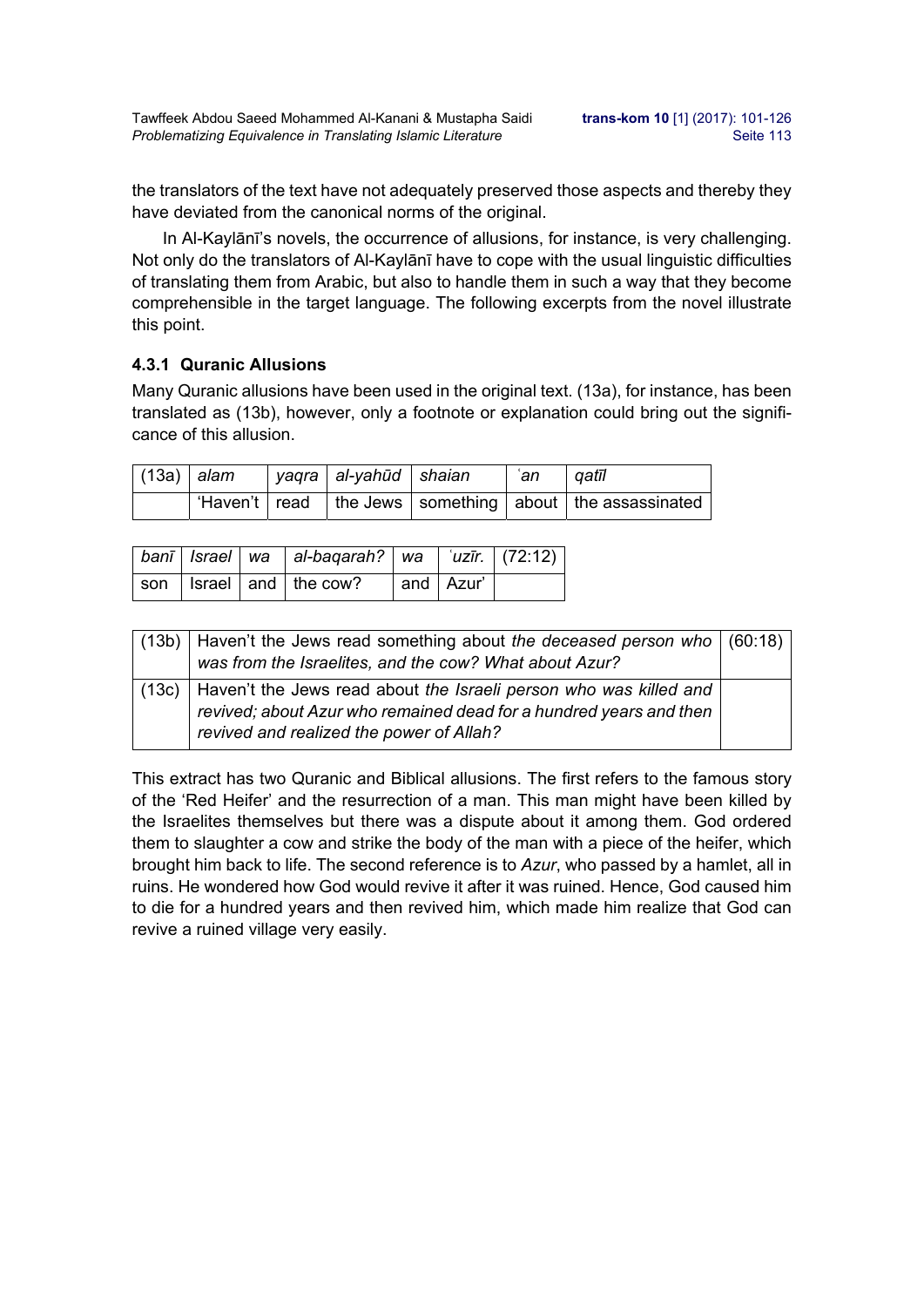Likewise, (14) has been translated as (14b) but (14c) is preferred.

| (14a)   Şawārīkhakum   au baʿḍ   ṭāʾirātikum     taqṭaʿ   al-masāfāt   baina |  |  | Mecca |
|------------------------------------------------------------------------------|--|--|-------|
| 'Your rockets   or some   your planes   travel   distances   between   Mecca |  |  |       |

| wa | Bait al-maqdis   fī waqtin   qaşīr |         | l wa | tatas`ālūn                                                   | ʾākāna |
|----|------------------------------------|---------|------|--------------------------------------------------------------|--------|
|    | and Jerusalem                      | in time |      | $\vert$ short $\vert$ and $\vert$ you wonder $\vert$ whether |        |

| `isrā | al-rasūl                                       |  |          | <sup>∣</sup> bī al-rūḥ   am   bī-l-jasad   (94: 18-20) |
|-------|------------------------------------------------|--|----------|--------------------------------------------------------|
|       | night journey   the messenger   by spirit   or |  | by body' |                                                        |

| $(14b)$ Your rockets or some of your planes take little time to fly between $(66:3-5)$<br>Mecca and Jerusalem. And you are wondering if the messenger's<br>nocturnal journey was bodily or spiritual?                                |  |
|--------------------------------------------------------------------------------------------------------------------------------------------------------------------------------------------------------------------------------------|--|
| (14c)   Your rockets or some of your planes take only a little time to fly<br>between Mecca and Jerusalem. Still you wonder whether the<br>nocturnal journey (the isra) of the prophet of God was bodily<br>(feasible) or spiritual. |  |

The significance of the Quranic allusion to the night journey of the Prophet Muhammad in about 620 AD will not be clear to an uninitiated reader. He/She must be told in a footnote that the Prophet rose in the middle of the night and visited the Sacred Mosque in Mecca. After offering his prayers, he fell asleep near the *Ka'aba*. The angel Gabriel came to him, woke him up and led him to *Al-Burāq*, a white winged beast. The Prophet mounted *Al-Burāq* and sped northwards with Gabriel to *Al-Aqṣā* Mosque in Jerusalem.

### **4.3.2 Inappropriate Translation of Hadiths**

*ʿUmar Yaẓhur fī l-Quds* is full of references to Hadith, which need special attention while translating. One could regard Hadiths of the Prophet as frozen expressions but we have chosen to discuss them in a separate section because of their social and religious significance and sensitivity. It is difficult to imagine a more sensitive and challenging text for translation than the Qur'an and Hadith.

While translating Hadith, the translators have faced problems mainly in finding equivalent expressions in English to convey the sense in which they are used in the original text. The following example highlights this problem.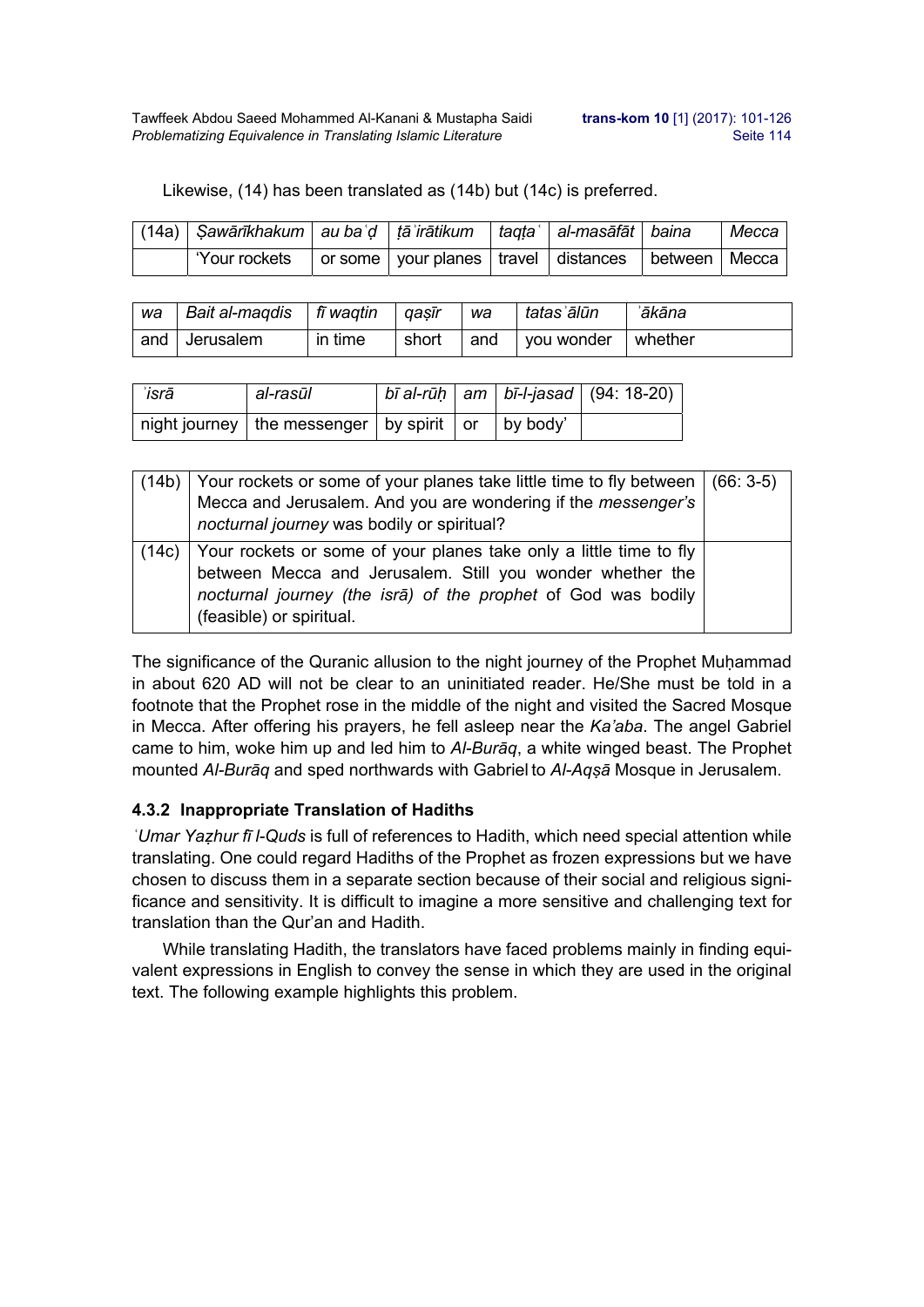Tawffeek Abdou Saeed Mohammed Al-Kanani & Mustapha Saidi **trans-kom 10** [1] (2017): 101-126 **Problematizing Equivalence in Translating Islamic Literature** Sette 115

| $(15a)$   al-'arwāḥ (Sg. Roḥ)   junūd | mujanadah                                               | mā | t'ārafa |
|---------------------------------------|---------------------------------------------------------|----|---------|
| the souls <sup>*</sup>                | ' soldiers   grouped in ranks   those   become familiar |    |         |

| Minha      | ``atalaf       | wa mā     | tanākara | Minha      | <b>Tkhtalaf</b>  | $(238: 4-6)$ |
|------------|----------------|-----------|----------|------------|------------------|--------------|
| from which | become friends | and those | alienate | from which | be in conflict'. |              |

| $\mid$ (15b) $\mid$ Spirits are recruited soldiers, the spirits that are acquainted will $\mid$ (164-5: 4-6) $\mid$<br>meet in harmony, and those who alienate will differ.            |  |
|----------------------------------------------------------------------------------------------------------------------------------------------------------------------------------------|--|
| (15c) Souls are like soldiers grouped in ranks: those of them which<br>are familiar with each other will unite in harmony, and those,<br>which are unfamiliar, will be at an aversion. |  |

(15c) gives us a glimpse of the nature of the soul in a clear and simple language. The Arabic *ruḥ* has been used in the Qur'an to mean the 'revelation from God'. It is also used in the sense of 'soul' in many other verses. In brief, neither 'souls' nor 'spirits' convey all the nuances of the Arabic *ruḥ*. In addition, the Arabic metaphor *al-ʾarwāḥ junūd mujanadah* has been translated in (15b) as 'recruited soldiers'; though it means 'divided into groups', or 'grouped into ranks'. Thus, (15c) is more accurate than (15b), even though the translator has replaced the Arabic metaphor with a simile in English, 'Souls are like soldiers grouped into ranks'. The word-by-word translation of this Hadith does not clarify its real meaning. What this Hadith simply means is that, though God had created people and endowed them with good qualities, some of them at a later stage may degenerate and tend to flock together. Keeping these points in view, we offer (15c) as a more accurate translation for (15a).

In a word, Quranic or Hadith intertextuality need to be re-contexualized to ensure that the translation meets what De Beaugrande and Dressler (1981) call 'the standards of textuality'. That is, the translation should look as coherent, cohesive, informative, situational, and acceptable as the original and it should reflect the intentionality and intertextuality of the ST.

### **4.4 Problematizing Pragmatic Equivalence**

We have already discussed the pragmatic problems that involve the translation of various types of connotative meaning. Pragmatic equivalence can even be widened to include what Austin (1962) calls locutionary, illocutionary and perlocutionary acts. That is to say, a translator should be familiar with what a person says, does and brings about, or is likely to bring about, in or on somebody. A pragmatically adequate or successful translation can be achieved "when the perlocutionary act is that intended by the function specified in the translation brief" (Colina 2015:89). The translators of *ʿUmar Yaẓhur fī l-Quds* have encountered several pragmatic problems in the rendition of the text. A case in point is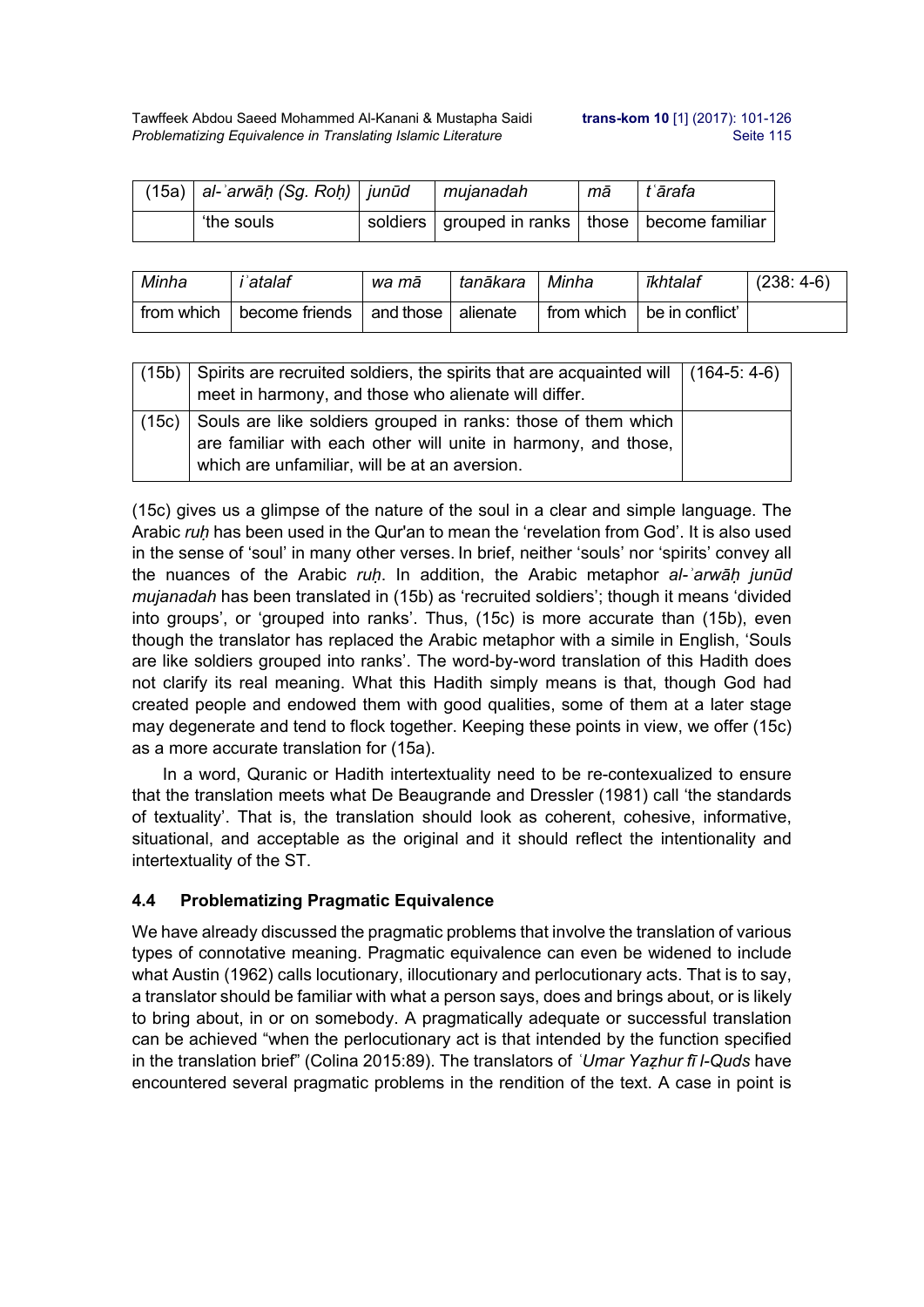the translation of irony, which is often used in poetry and other literary genres to heighten the effect of literary language. The translator of irony needs to know the sociocultural background of the original text. The more distant the culture, the more difficult the understanding of its irony. Besides, there is a need to understand the intentions and background assumptions and presuppositions implicit in the text.

The novel under investigation includes several instances of irony which seem to be lost in the translation. In one context, ʿUmar, the Caliph, finds Rachel and her lover, Elie, displaying their love in public. He gets angry saying,

|  |                           | (16a)   laysa   Iʾaiqan   an yajlis   zauj |                      | wa   zaujihi |
|--|---------------------------|--------------------------------------------|----------------------|--------------|
|  | $'$ not   proper   to sit |                                            | husband and his wife |              |

| hākadha   amām | al-nās.                                   | $(20:6-7)$ |
|----------------|-------------------------------------------|------------|
|                | like this $ $ in front of $ $ the people' |            |

The previous text has been translated as (16b) but (16c) looks more ironical.

| $\mid$ (16b) $\mid$ He roared in agitation: "It's not proper for a man and his wife, to $\mid$ (15: 25-27)<br>sit like this in front of the people." |  |
|------------------------------------------------------------------------------------------------------------------------------------------------------|--|
| (16c)   He shouted in anger, "It is not proper for a husband and his wife<br>to behave like this in front of people."                                |  |

While the translators have tried to render the locutionary and the illocutionary acts in (16b) to a satisfactory or acceptable extent, they have failed to retain the perlocutionary equivalence. ʿUmar simply thinks that Elie and Rachel are husband and wife though they are merely lovers. His reaction is based on his knowledge of the norms of his contemporary Islamic society in which even husband and wife – let alone lover and beloved – could not display their love in public. ʿUmar's reaction becomes even more ludicrous (from our point of view) when he does not keep silent on the 'alleged misbehaviour' of Rachel and Elie; he picks up a stick and attacks them. When they go to the police and file a complaint against him, the policeman reacts to ʿUmar's behaviour in a satirical manner, as is obvious from (17a).

| $(17a)$ <i>inhana</i> | al-shurtī                                                                | `amām |  | `Umar   fī   ībtisāmah   mākirah |         |
|-----------------------|--------------------------------------------------------------------------|-------|--|----------------------------------|---------|
|                       | 'he leaned   the policeman   in front of $\vert$ Omar   in $\vert$ smile |       |  |                                  | cunning |

| wa gāla:           | m'dhiratan   ayuha |                                                                             | al-sheik   al-jalīl |  |
|--------------------|--------------------|-----------------------------------------------------------------------------|---------------------|--|
| and he said: sorry |                    | $\vert$ vocative particle $\vert$ the sheik $\vert$ the respectable $\vert$ |                     |  |

|        | Yajib an   taşhabana                                                          |  | īla   markiz   al-shurţa.    (27: 18-20) |
|--------|-------------------------------------------------------------------------------|--|------------------------------------------|
| l must | $\frac{1}{2}$ accompany us $\mid$ to $\mid$ station $\mid$ the police' $\mid$ |  |                                          |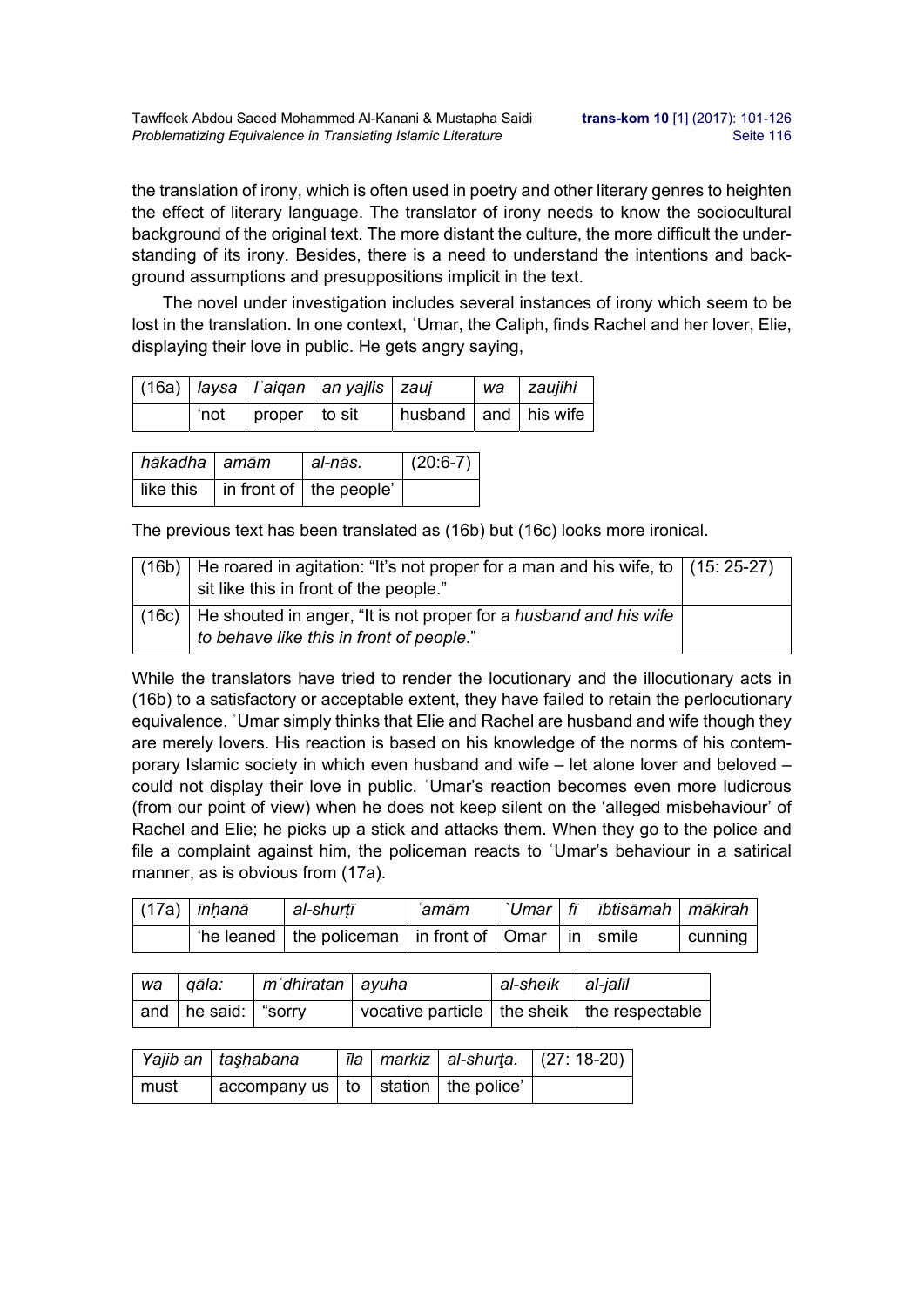(17a) is translated as (17b) but (17c) captures the spirit of the original text more clearly.

| $(17b)$   The policeman leaned in front of Omar smiling and said, "I beg   (20: 28-30)<br>your pardon, old respectable sheik: You have to accompany us<br>to the police station." |  |
|-----------------------------------------------------------------------------------------------------------------------------------------------------------------------------------|--|
| (17c) The policeman leaned in front of Omar smiling cunningly and<br>said, "I beg your pardon, respectable Sheik: You have to<br>accompany us to the police station."             |  |

The policeman pretends to show respect to ʿUmar, but actually he derides him. The use of the expression 'respectable sheik' in a contemptuous manner can be made obvious only when spoken with an exaggerated intonation in English. In translation, it can be catchier if it is italicized or printed in bold letters.

In fact, neither (17b) nor (17c) are able to arouse in the target reader an effect equivalent to that created or potentially created in a ST reader. Both translations inform the target reader of the locution or illocution performed in the ST. The ironic use of the statement needs to be clarified and that will be at the cost of the perlocutionary effect. Any attempts to explicitate humour and satire in the translated text "end up boring the reader and killing the humour" (Hickey 1998:229).

Pragmatic equivalence should also be sought at the level of implicature. Grice (1975:44) distinguishes between two kinds of implicatures, namely conventional and conversational implicatures. The former occurs when the conversational meaning of the words is used to determine what is implicated. The latter, however, is used to refer to what the speaker means or implies rather than what he/she literally says. Speakers usually mean more than what they say and this additional meaning is inferred and predictable. They are therefore pragmatic inferences that are not tied to the particular words and phrases in an utterance but arise instead from contextual factors. Grice emphasizes that any discourse does not normally consist of disconnected remarks. Cooperative efforts rather enable the people participating in that discourse to infer the common purpose of that discourse. Grice formulates the so-called Cooperative Principle (CP), which states:

Make your conversational contribution such as is required, at the stage at which it occurs, by the accepted purpose or direction of the talk exchange in which you are engaged.

(Grice 1975: 45)

According to Grice (1975), the implied meaning which is not linguistically signaled can be accessible through the Cooperative Principle and a number of maxims associated with it: Quantity, Quality, Relevance, and Manner.

While both types of implicature need to be considered in translation, conversational implicature, in particular can be tricky and it requires that the translator must be familiar with the context. A translator is supposed to investigate whether one or more of the above maxims are flouted and to what extent this kind of flouting is justified. A translator of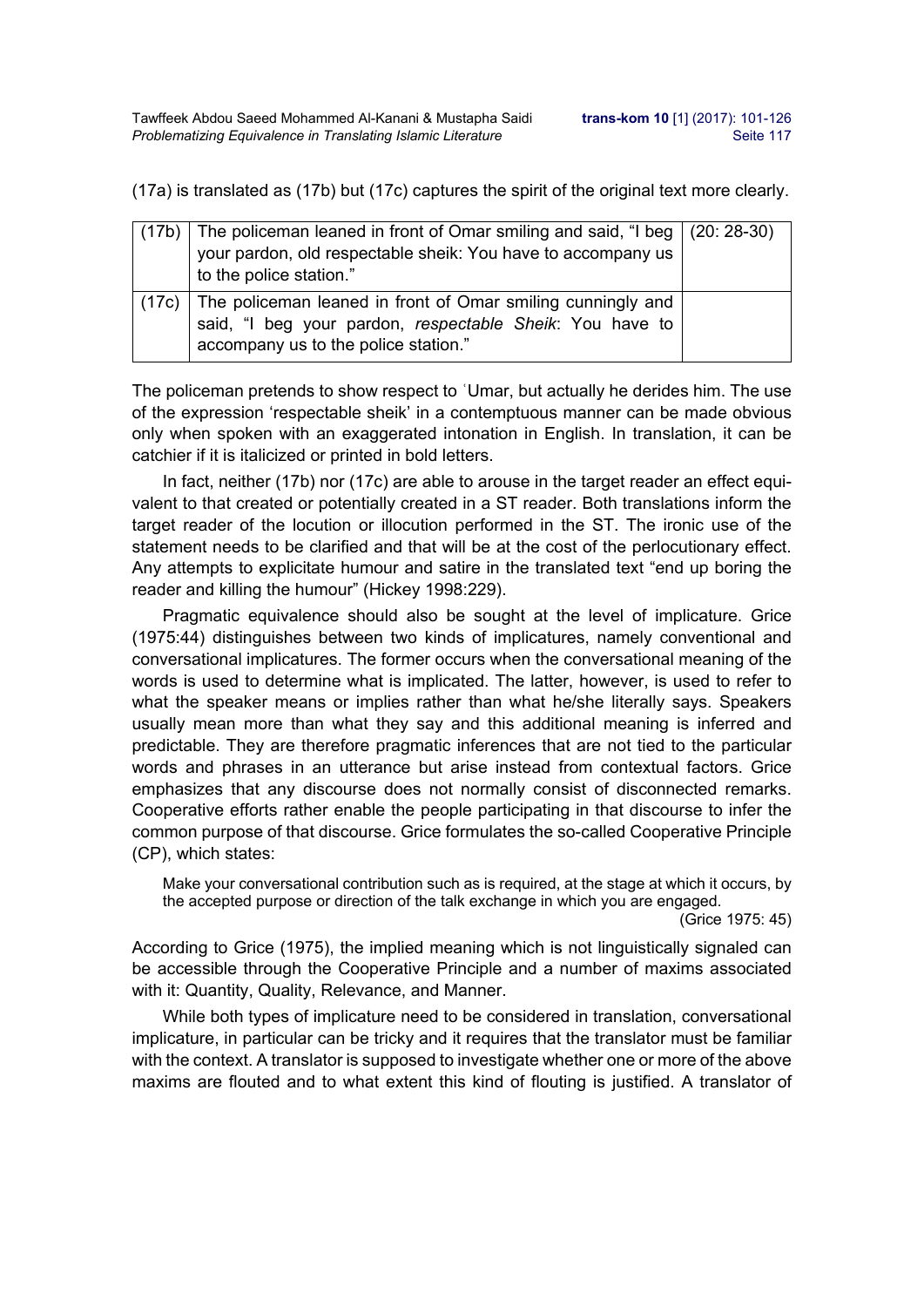Islamic literature can encounter several problems in the process of translation simply because the potential target readership may not share the same knowledge with the readers of the source texts. As noticed earlier in the translation of denotative and connotative meanings, the maxim of quantity has been flouted to explain concepts such as *Jihad, Shahādatein*, etc.

The translators of *ʿUmar Yaẓhur fī l-Quds* have failed to retain the implicature equivalence in different contexts. Consider, for instance, (18a), which has been translated as (18b) but (18c) is more apt.

|  | (18a)   haza     `umar   rāsahu     q ʾālan:   fahimtu |  | tatlubani                                                                  | li-al- |
|--|--------------------------------------------------------|--|----------------------------------------------------------------------------|--------|
|  |                                                        |  | ,'shook   Omar   his head   saying:   I understood   you want me   for the |        |

| shahādah   yabdū |  | ana   bikum   baqiyat                                            |  | min   nakhwa. $(28: 2-4)$ |
|------------------|--|------------------------------------------------------------------|--|---------------------------|
| l witness        |  | it seems   that   in you   something $\vert$ of $\vert$ dignity' |  |                           |

| $\mid$ (18b) $\mid$ Omar shook his head saying: "I <i>understand</i> You ask me for $\mid$ (20: 34-36)<br>testimony (as a witness). It seems that you have some dignity."              |  |
|----------------------------------------------------------------------------------------------------------------------------------------------------------------------------------------|--|
| $(18c)$   Omar shook his head saying, " <i>I understand</i> You want me as<br>a witness (to testify against Rachel and Elie's misbehaviour). It<br>seems you still have some dignity." |  |

Here again, ʿUmar thinks that the policeman wants him to testify against Rachel and Elie's vulgar display of love. His reaction is deep-rooted in the Islamic culture, especially the culture of the seventh century AD. In the event of adultery, two witnesses must confirm that they have seen a man and woman having sex. The fact that he fails to note the satirical remarks of the policeman and takes them literally instead, heightens its ironic effect. It is obvious then that the maxim of quantity has been flouted in both (18b) and (18c). In (18b) the translators have added 'as a witness', which is redundant in this context in the sense if somebody is summoned for testimony, he/she is a witness. The translation would be more appropriate had the translators explained the purpose of testimony as in (18c). This might explain implicature to the target readers who see displaying love in public as an ordinary practice.

Another example that shows the inability of the translators of *ʿUmar Yaẓhur fī l-Quds* to retain the force of implicature in English is given above in (4). The use of the expression 'dried cut meat' as an equivalent for *qadīd* does not only flout the maxim of quantity but also the maxim of quality. This is a prophetic Hadith that shows how poor and humble the prophet was. His mother used to eat meat that is not fresh despite the fact that fresh meat was available in abundance in Mecca in those days. Hence, the prophet's mother could not afford fresh meat. 'Dried cut meat', however, may imply that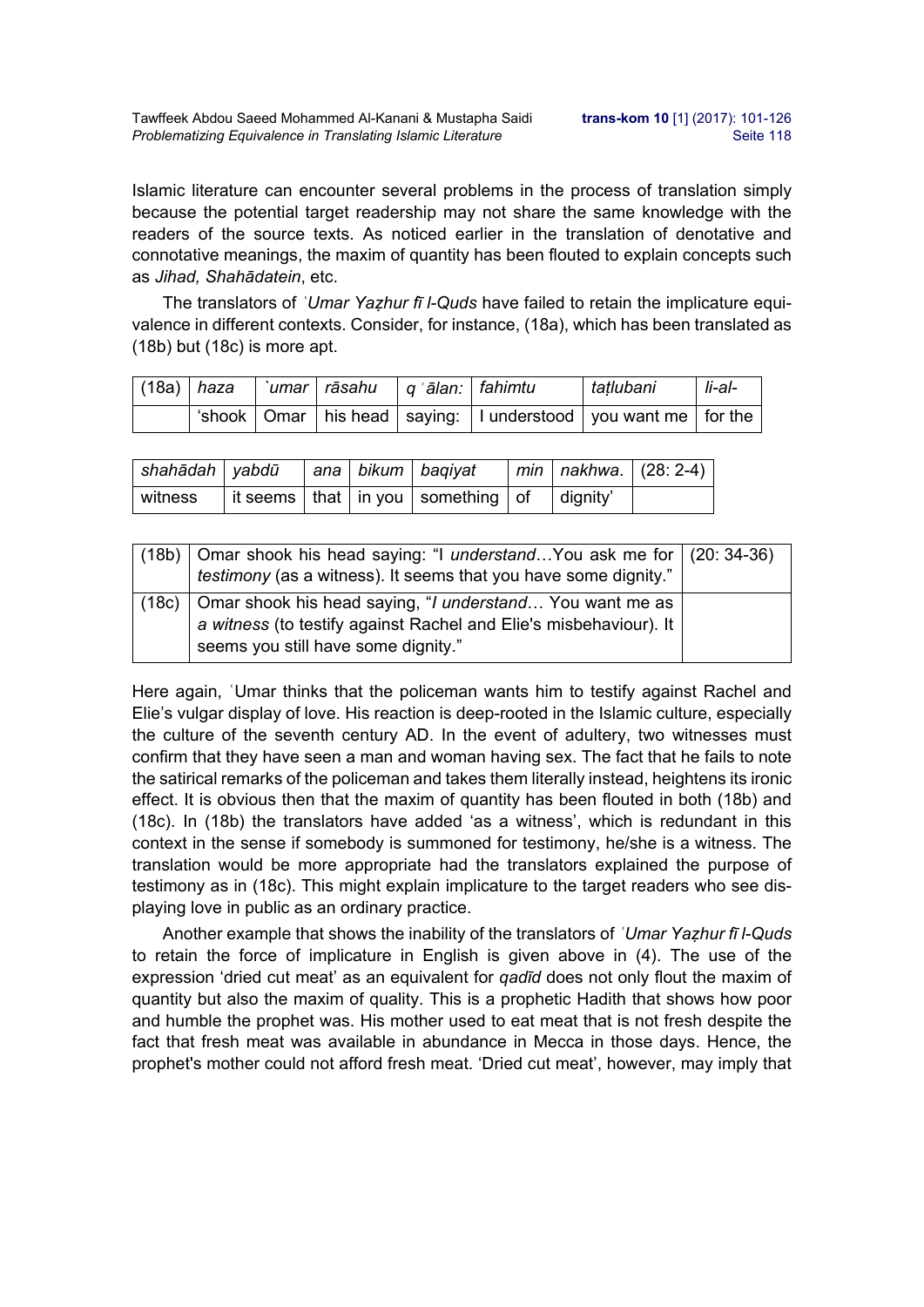the prophet's mother used to eat something like biltong or processed meat which is not necessarily a sign of poverty.

### **4.5 Formal Equivalence**

Equivalence of aesthetic and prosodic features is more challenging than other linguistic and culture-specific features, as is obvious in the following subsections.

### **4.5.1 Translating Poetry**

*ʿUmar Yaẓhur fī l-Quds* has much more poetic elements than Al-Kaylānī's other novels; it includes several poems. While translating these poems, the translators have not preserved the artistic quality of the original poems. The following instance clarifies this point.

|  | (19a)   Hub   Al-Ḥassan   wa    Al-Ḥusein   fī   muhjatī    sākin, |             |                           |  |
|--|--------------------------------------------------------------------|-------------|---------------------------|--|
|  | 'love   Hassan                                                     | and Hussein | □ │ in │ my heart │ dwell |  |

|  | wa     ḥub    Ṭaha   al-nabī                                 | juwa   al-hashā   sākin, |  |
|--|--------------------------------------------------------------|--------------------------|--|
|  | and   love   Taha   the prophet   inside   the heart   dwell |                          |  |

|       | ya-mā   nafsī ʾazūrak     yā nabī          |  | wa   agʻud   hidāk |                       | sākin. |
|-------|--------------------------------------------|--|--------------------|-----------------------|--------|
| l how | I I wish visit you   O Prophet   and   sit |  |                    | beside you   silently |        |

| wa | āshūf   hamām                                                         | al-hima | ∣ haul | al-maqām   sākin, |  |
|----|-----------------------------------------------------------------------|---------|--------|-------------------|--|
|    | and   behold   the pigeons   of Haram   around   the abide   hovering |         |        |                   |  |

| yā lailī   ya |       | $\text{'ein}$ [ (263: 7-11) |
|---------------|-------|-----------------------------|
| How           | wish' |                             |

| (19b) | The love of Hassan and Hussain is living inside me and the love for $\vert$ (180: 19-24) |  |
|-------|------------------------------------------------------------------------------------------|--|
|       | the prophet lies deep inside my heart,                                                   |  |
|       | How I wish to visit you my prophet and sit there silently beside you,                    |  |
|       | And to see the pigeons dwelling near your tomb, oh how I wish it.                        |  |
| (19c) | Love of Hassan and Hussein dwells in my heart,                                           |  |
|       | And love of Taha, the Prophet, dwells deep in my heart,                                  |  |
|       | O, how I wish to visit you, Prophet, and stay silently by you,                           |  |
|       | To behold the pigeons hovering around you.                                               |  |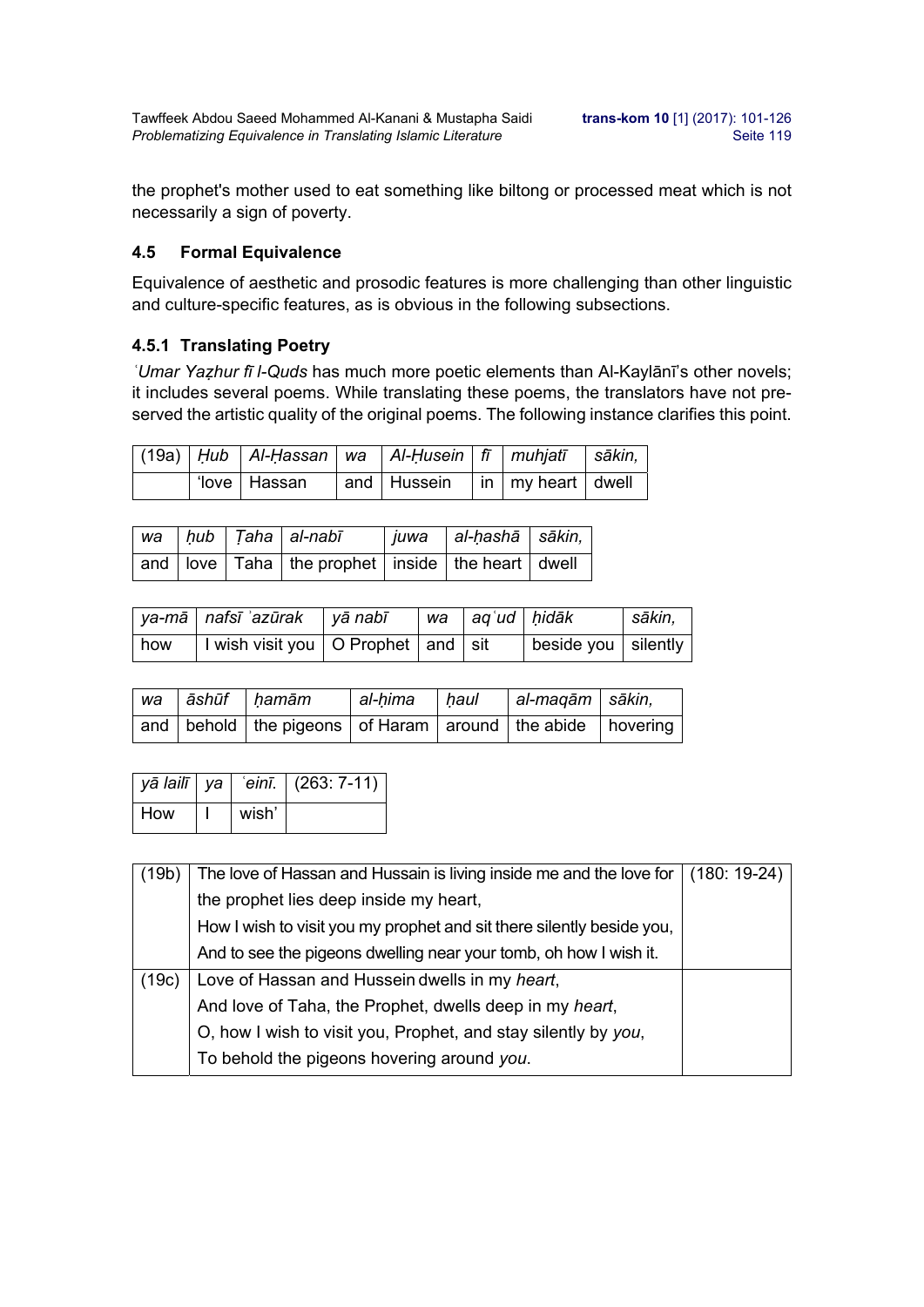It is obvious from (19a) that the rhyme scheme is (aaaa). However, the translators have been unable to achieve that rhyme scheme in (19b). (19c), on the other hand, tries to some extent, to preserve the rhyme of the source text. Yet, a perfect rendering of the original rhyme scheme into English is not achieved. It is because the words that rhyme in the source language do not have equivalents in English which also rhyme. This is also true of assonance, consonance, alliteration and internal rhymes, since the words that contain them in the source language do not have similar equivalents in the target language. In fact, it may be impossible to match the translated text with the original text when it comes to the use of the figures of speech and prosody.

### **4.5.2 Inappropriate Translation of Metaphors and Similes**

Another common problem in the translated text is the translation of allegorical expressions. Consider, for instance, (20a) which has been translated as (20b) but (20c) is more apt.

| (20a) | al-sākit                                                                           | `an   | al-haq      | shāyṭān | akhras | $(20:13-14)$ |
|-------|------------------------------------------------------------------------------------|-------|-------------|---------|--------|--------------|
|       | 'The one silent                                                                    | about | I the truth | ∣ Satan | mute.' |              |
|       | $(20b)$ The one who keeps silent against what is right is a deaf devil. $(16.5-6)$ |       |             |         |        |              |
| (20c) | To refrain from stating the truth is satanic.                                      |       |             |         |        |              |

The allegorical expression given in (20a) could be literally translated as 'He who keeps his mouth zipped on what is right is a dumb Satan'. This is a frequent saying that is sometimes attributed to the Prophet. A person who keeps his mouth shut and refuses to tell the truth is akin to a mute Satan, with all its bad connotations. The translation given in (20b) does not convey the sense explained above. (20c), however, carries this sense in English in a more natural and precise manner.

Another example is given in (21a), which has been translated as (21b) but (21c) is more figurative.

|                                              | $(21a)$ al-kalimah al-tayyibah ka   l-ghayth    |                                                | (87:21) |
|----------------------------------------------|-------------------------------------------------|------------------------------------------------|---------|
|                                              |                                                 | 'the word   the good   like   beneficial rain' |         |
| $(21b)$ The good word is like drops of rain. | $(61:8-9)$                                      |                                                |         |
|                                              | $(21c)$   A good word is like rain in a desert. |                                                |         |

The Arabic allegorical expression *al-kalimah al- ṭayyibah* 'delicious talk' refers to a good, agreeable, decent, dignified language in general (Ghazalah 2004:54). (21a) draws an analogy between 'the good word' and *al-ghayth*. English has no ideal equivalent for this expression. Yet, its sense can be completely expressed, although without an allegory. *Al-ghayth* refers to 'rain which comes after a period of aridity' and thus it is very useful. Perhaps its sense may be conveyed by the expression 'rain in a desert' which is rare as well as exceedingly beneficial.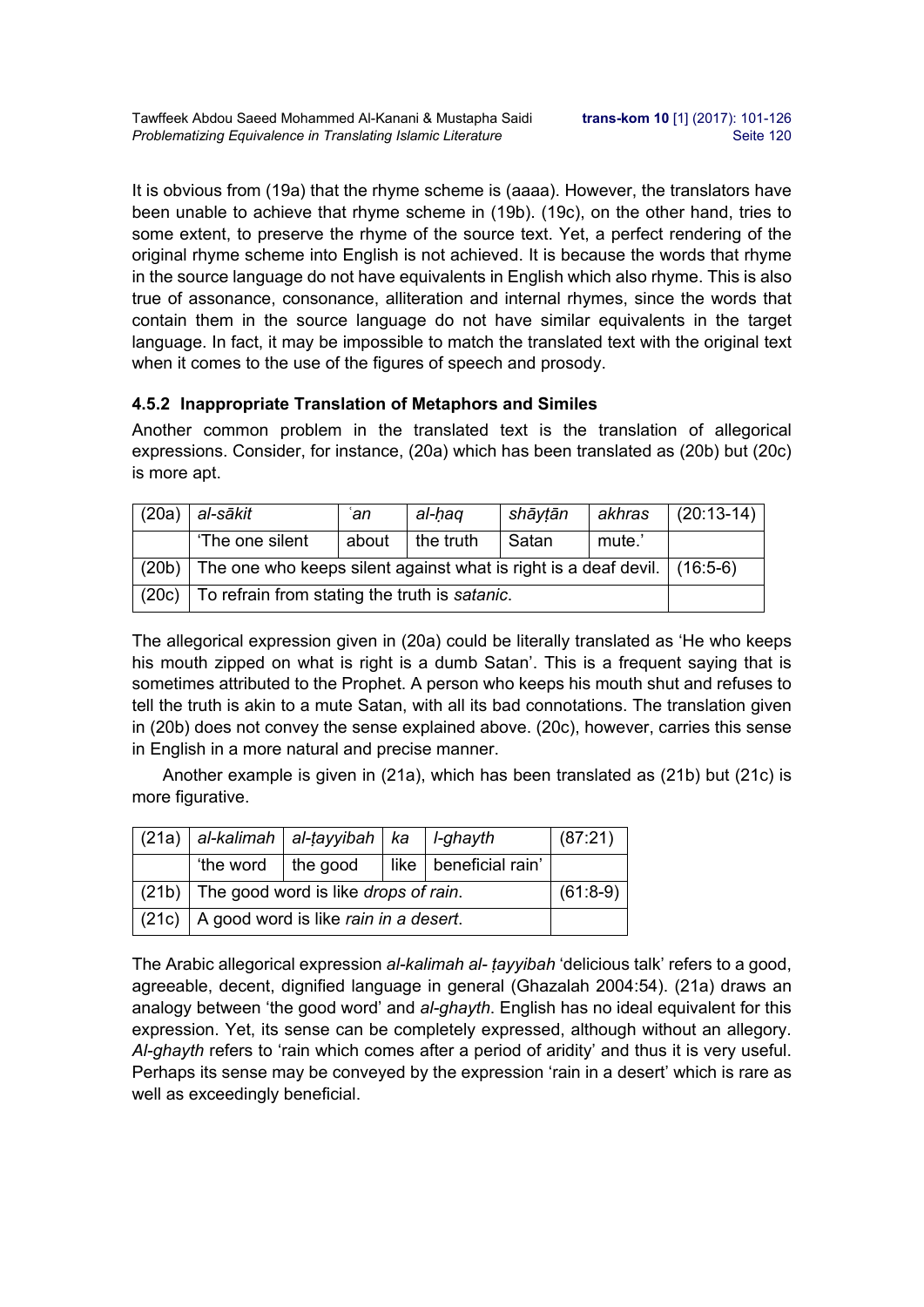### **4.5.3 Inappropriate Translation of Parallelism**

A link within text can be affected by parallelism (i.e., the use of a similar form in a number of sentences and clauses). This device, according to Cook (2008:15) "can have a powerful emotional effect, and it is also a useful *aide-memoire*". The translators of the novel have experienced difficulty in rendering this cohesive device, as is clear from the following example:

| $ (22a) $ Fa-gad | ghazawnā   al-`ālam   bi- l-nūr |                                                                                                      | wa ghamarnāhu |
|------------------|---------------------------------|------------------------------------------------------------------------------------------------------|---------------|
|                  |                                 | 'And indeed $\vert$ pervaded $\vert$ the world $\vert$ with the light $\vert$ and $\vert$ covered it |               |

| bi- I-yaqīn                 | lam yatadallā   mazlūm   min sāriyah   wa   lam   tuzhaq ruḥ |                                                           |  |  |
|-----------------------------|--------------------------------------------------------------|-----------------------------------------------------------|--|--|
| with the truth $ $ not hang |                                                              | $\vert$ wronged   from a pillar   and   not   killed soul |  |  |

| bi-lā jurm                             |  | wa   lam   nughliq   afwāh aḥad   (67:2-4) |  |
|----------------------------------------|--|--------------------------------------------|--|
| without crime $ $ and $ $ not $ $ shut |  | I a mouth'                                 |  |

| (22b) | We conquered the world with enlightenment; we filled it with faith; $(47:1-3)$<br>not a wronged being was hanged from a column; not a man passed<br>away without being condemned; we didn't silence anyone. |  |
|-------|-------------------------------------------------------------------------------------------------------------------------------------------------------------------------------------------------------------|--|
| (22c) | We have pervaded the world with enlightenment. We have filled it<br>with truth. No oppressed was unjustly hanged, nor a soul unjustly<br>crushed, nor a mouth forcefully silenced.                          |  |

In (22a), parallelism is used for emphatic and stylistic purposes. To point out the peaceful side of Islamic civilization, the addresser uses parallelism to create symmetricity in the text and to show the likeness between its ideas. In (22b) although the translators have attempted to maintain parallelism in the first two clauses, they have failed to keep it in other clauses and resorted to restructuring and paraphrasing them. To reflect the emphatic force of the text, parallelism can be retained as in (22c).

### **4.6 Conclusions**

The study has concluded that the translators of *ʿUmar Yaẓhur fī l-Quds* have encountered several problems in the rendition of the text. The translators have sometimes failed to find plausible equivalent terms/expressions at the denotative, connotative, text-normative, pragmatic and formal levels. The cultural difference between the background of the source language (in which the original text is written) and that of the target language (in which the text is translated) poses a series of problems. Although the attainment of exact equivalence is hardly achieved, a translator can adopt an array of strategies to compensate for the loss, if any.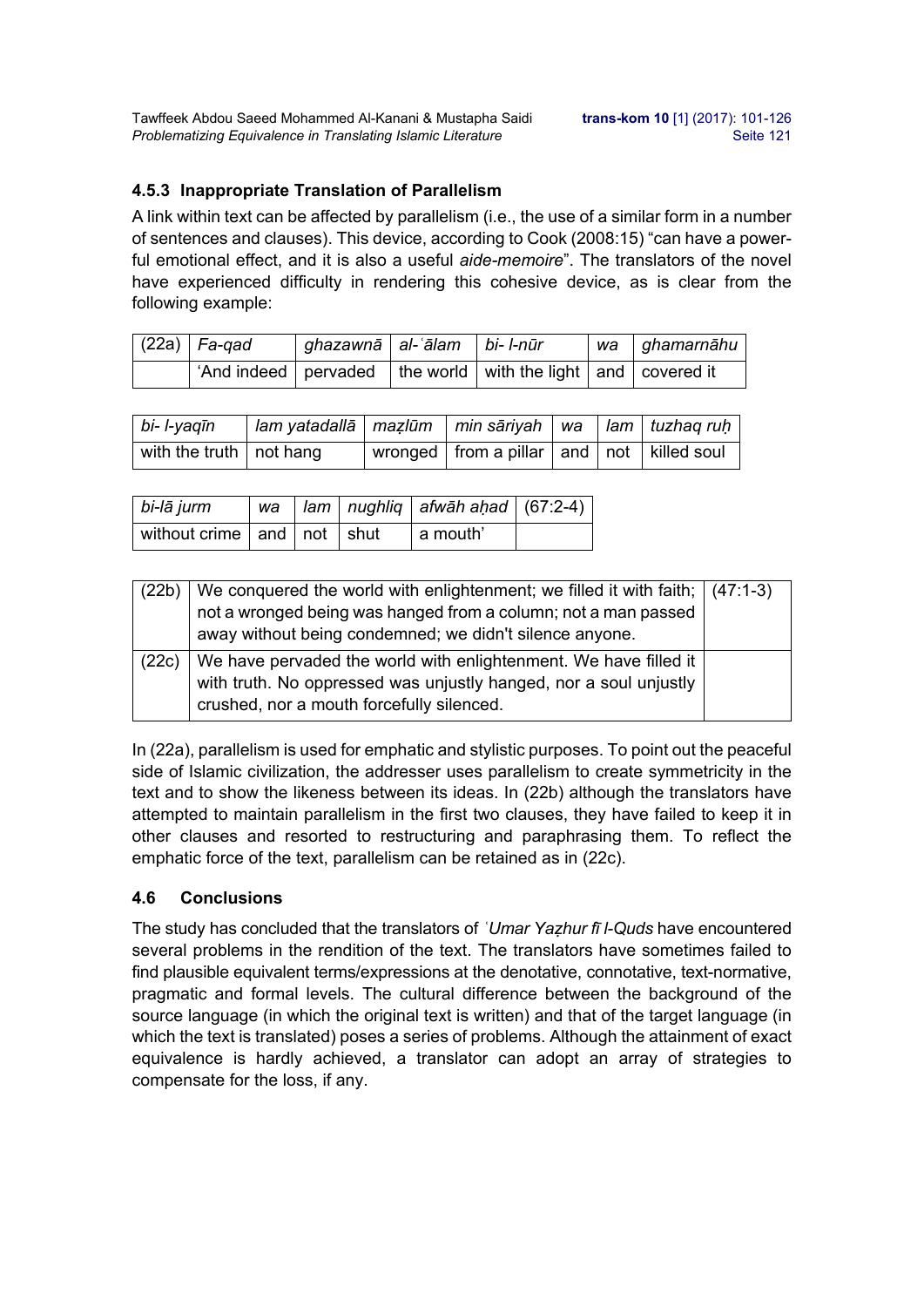The reader of the translated text picks up a novel from an unfamiliar (or not-sofamiliar) language because he wants to understand the society in which the novel has developed. He does not just want to know the plot and characters; he wants to understand why they have developed in a certain way. If cultural terms, historical and religious allusions and references to religious texts interfere with this process of understanding, a reader may lose the thread of the story and he/she is likely to feel averse to reading the novel. On the other hand, if each term, allusion or reference is explained in such a way that the reader feels that he/she is reading a commentary on them rather than a novel, he/she resents it equally strongly. The skill of the translator lies in maintaining a balance. A translated novel should be read like a novel rather than a commentary on the events described in it; at the same time, the significance of references and allusions given in the original text should not be lost. Nor should the ironical and satirical effects of the original be lost sight of. We have pointed out repeatedly how these effects have been almost completely lost in the translated text. Alternative ways of compensation have been suggested in the form of footnotes but it is difficult to suggest how much a footnote should contain.

It is worthwhile to mention that our critique of the concept of equivalence does not mean that equivalence theories of translation are not valid. It rather emphasizes that the concept should be refined and revisited to suit various genres and text-types.

### **References**

- Al-Badani, Najat; Norsimah Awal, Intan Zainudin, Ashinida Aladdin (2014): "Reference Switching ( ILTIFĀT ) in Arabic and Its Translation into English: An Intertexual Analysis." *International Journal of Asian Social Sciences* 4 [6]: 791-805
- Al-Kanani, Tawffeek Abdou Saeed Mohammed (2005): Translating Literary Prose: A Comparison of Omar Appears in Jerusalem with Its Arabic Text. Unpublished Master's thesis. Taiz: Taiz **University**
- Al-Kaylānī, Najīb (n.d.): *Sarayāvu Ḥabībatī* ['Sarajevo Is My Beloved']. Cairo: Al-Mukhtār Al-Islāmī

Al-Kaylānī, Najīb (1958): *ʿAla Aswār Dimashq* ['Over the Walls of Damascus']. Cairo: Dār Al-ʿurubah

- Al-Kaylānī, Najīb (1980): *Al-Ẓil Al-ʾaswad* ['The Black Shadow']. Cairo: Al-Mukhtār Al-Islāmī
- Al-Kaylānī, Najīb (1984): *ʿUmar Yaẓhur Fī L-Quds*. Beirut: Dār Al-Risālah translation: Najīb Al-Kaylānī (1989): *Omar Appears in Jerusalem*. Beirut: Ibn Hazm
- Al-Kaylānī, Najīb (1986): *ʿAḍrāʾ Jākartah* ['The Virgin of Jakarta']. Beirut: Dār Al-Nafāʾis
- Al-Kaylānī, Najīb (2015): *ʿAmāliqat Al-Shamāl* ['The Giants of the North']. Cairo: Al-Ṣahụ̄h.
- Al-Sowaidi, Belqes Saif Abdulelah (2011): Textuality in Near-Synonyms Translations of the Holy Qurʾān Into English. Doctoral dissertation. Cape Town: University of the Western Cape – http://etd.uwc.ac.za/xmlui/bitstream/handle/11394/3557/Sowaidi\_PHD\_2011.pdf (18.07.2017)
- Al-ʿazib, Mohammed Ahmed (1983): *Fī Al-Fikr Al-ʾislāmī Min Al-Wujaha Al-ʾdabiyah*. Cairo: Almajalis Al-aʿla Li-lthaqafah

Ali, Abdullah Yousif (2008): *The Meaning of the Holy Qur'ān*. 11th ed. Maryland: Amana Allan, Keith (2007): "The Pragmatics of Connotation." *Journal of Pragmatics* 39 [6]: 1047-1057 Austin, John Langshaw (1962): *How to Do Things with Words*. Oxford: Oxford University Press.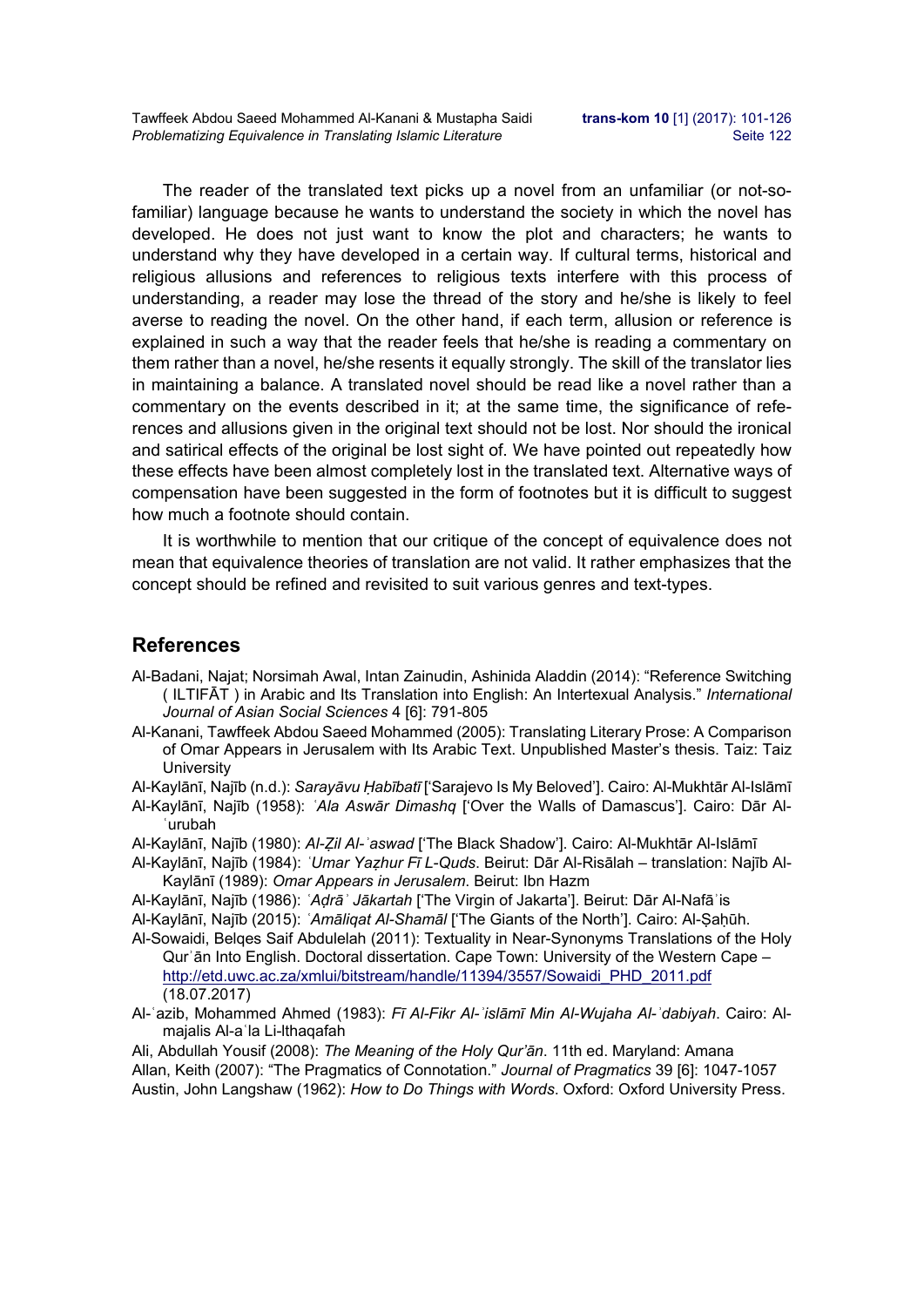Tawffeek Abdou Saeed Mohammed Al-Kanani & Mustapha Saidi **trans-kom 10** [1] (2017): 101-126 **Problematizing Equivalence in Translating Islamic Literature** Sette 123

Baker, Mona (1992): *In Other Words: A Coursebook on Translation*. London/New York: Routledge Bayar, Monia (2007): *To Mean or Not to Mean*. Damascus: Khatawat for Publishing and **Distribution** 

Bühler, Karl (1934): *Sprachtheorie*. Jena: Fischer – translated by D. F. Goodwin (1990): *The Theory of Language: The Representational Function of Language*. Amsterdam/ Philadelphia: **Benjamins** 

Colina, Sonia (2015): *Fundamentals of Translation*. Cambridge: Cambridge University Press

Cook, Guy (2008): *Discourse*. Oxford: Oxford University Press.

De Beaugrande, Robert; Wolfgang Ulrich Dressler (1981): *Introduction to Text Linguistics*. London/New York: Longman

Dickins, James; Sandor Hervey, Ian Higgins (2002): *Thinking Arabic Translation: A Course in Translation Method (Arabic to English)*. London/New York: Routledge

Fahmi, Khalid; Faḍil Al-Qaʿūd (2016): *Māʾdhin Min Bashar: Aʿlām Muʿāṣūrūn*. Cairo: Dār Al-Nashr Li-thaqāfah wa Al-ʿulūm

Ghazalah, Hassan (2004): *Essays in Translation and Stylistics*. Beirut: Dar El-ilm Lilmalayin

Grice, Herbert Paul (1975): *Logic and Conversation*. (William James Lectures.) Ms., Harvard **University** 

Hafez, Sabry (2015): "Islam in Arabic Literature: The Struggle for Symbolic Power." Abir Hamdar; Lindsey Moore (eds): *Islamism and Cultural Expression in the Arab World*. New York: Routledge

Hickey, Leo (1998): *The Pragmatics of Translation*. Clevedon: Multilingual Matters

Koller, Werner (1979): *Einführung in die Übersetzungswissenschaft*. Heidelberg: Quelle & Meyer Le Gassick, Trevor (1975): *Midaq Alley by Naguib Mahfouz*. London: Heinemann

Megrab, R. A. (1997): "Standards of Textuality and the Translation of the Hadith." Karl Simms (ed): *Translating Sensitive Texts: Linguistic Aspects*. Amsterdam: Rodopi, 231-238

*The New Oxford Dictionary of English.* (2000). Oxford: Clarendon

Newmark, Peter (1981): *Approaches to Translation*. Oxford/New York: Pergamon Newmark, Peter (1988): *A Textbook of Translation*. New York: Prentice-Hall International

### **trans-kom ISSN 1867-4844**

**trans-kom** ist eine wissenschaftliche Zeitschrift für Translation und Fachkommunikation.

**trans-kom** veröffentlicht Forschungsergebnisse und wissenschaftliche Diskussionsbeiträge zu Themen des Übersetzens und Dolmetschens, der Fachkommunikation, der Technikkommunikation, der Fachsprachen, der Terminologie und verwandter Gebiete.

Beiträge können in deutscher, englischer, französischer oder spanischer Sprache eingereicht werden. Sie müssen nach den Publikationsrichtlinien der Zeitschrift gestaltet sein. Diese Richtlinien können von der **trans-kom**-Website heruntergeladen werden. Alle Beiträge werden vor der Veröffentlichung anonym begutachtet.

**trans-kom** wird ausschließlich im Internet publiziert: http://www.trans-kom.eu

### Redaktion

| Leona Van Vaerenbergh                              |  |
|----------------------------------------------------|--|
| University of Antwerp                              |  |
| <b>Arts and Philosophy</b>                         |  |
| Applied Linguistics / Translation and Interpreting |  |
| S. D. 225. Prinsstraat 13                          |  |
| B-2000 Antwerpen                                   |  |
| <b>Belgien</b>                                     |  |
| Leona VanVaerenbergh@uantwerpen.be                 |  |

Klaus Schubert Universität Hildesheim Institut für Übersetzungswissenschaft und Fachkommunikation Universitätsplatz 1 D-31141 Hildesheim Deutschland klaus.schubert@uni-hildesheim.de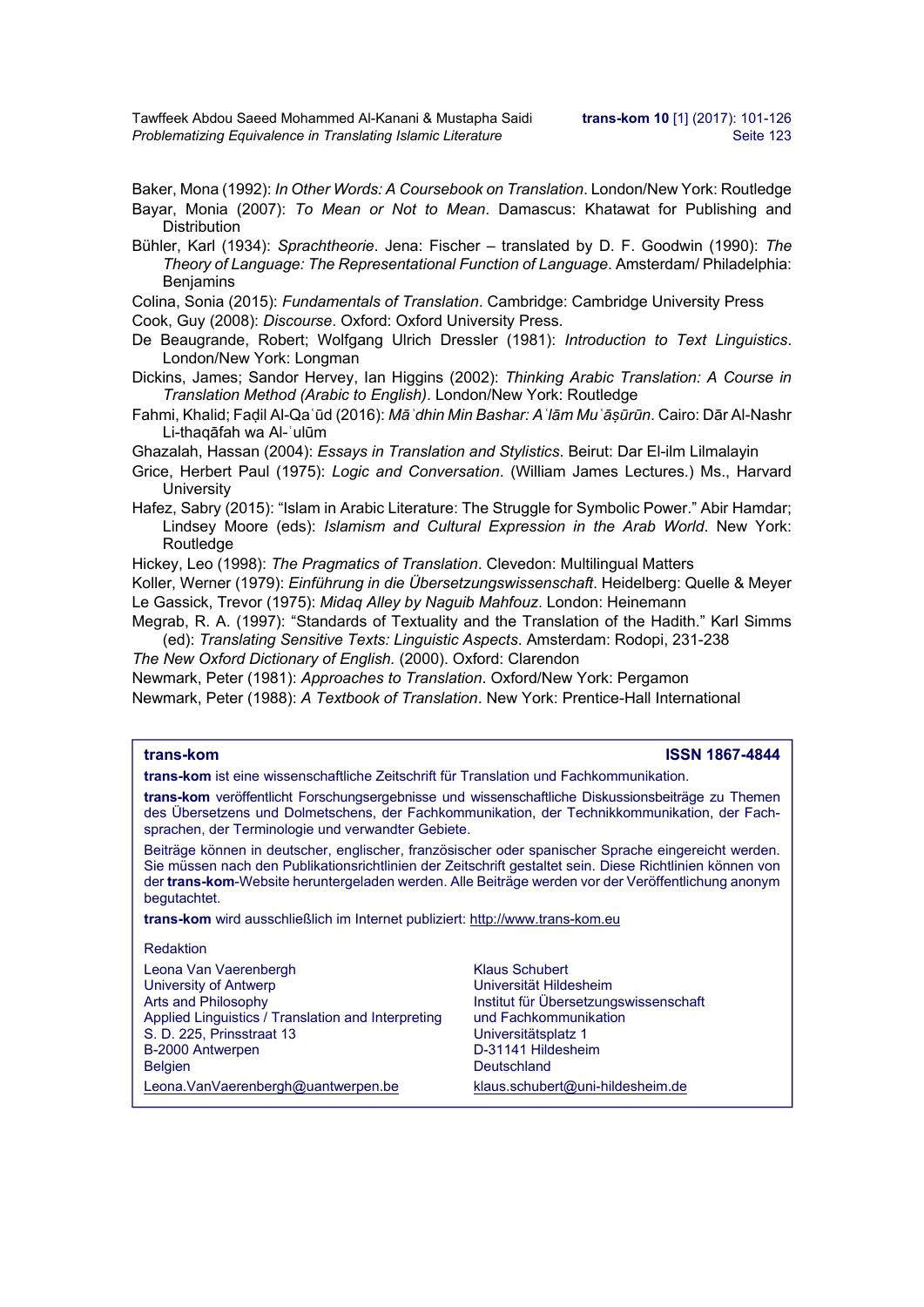Tawffeek Abdou Saeed Mohammed Al-Kanani & Mustapha Saidi **trans-kom 10** [1] (2017): 101-126 *Problematizing Equivalence in Translating Islamic Literature* Sette 124

- Nida, Eugene A. (1964): *Toward a Science of Translating with Special Reference to Principles and Procedures Involved in Bible Translaton*. Leiden: Brill
- Pappé, Ilan (2006): *The Ethnic Cleansing of Palestine*. London: Oneworld
- Pym, Anthony (1997): "Koller's Äquivalenz Revisited." *The Translator* 3 [1]: 71-79

Pym, Anthony (2010): *Exploring Translation Theories*. London/New York: Routledge

- Reiß, Katharina (1971): *Möglichkeiten und Grenzen der Übersetzungskritik*. München: Hueber translated by Erroll F. Rhodes (2000): *Translation Criticism – The Potentials and Limitations*. Manchester: St Jerome
- Sideeg, Abdunasir I A (2015): "Traces of Ideology in Translating the Qur'ān into English: A Critical Discourse Analysis of Six Cases across Twenty Versions." *International Journal of Applied Linguistics and English Literature* 4 [5]: 214-226 –

http://dx.doi.org/10.7575/aiac.ijalel.v.4n.5p.214 (18.07.2017)

- Vinay, Jean-Paul; Jean Darbelnet (1958): *Stylistique comparée du français et de l'anglais*. (Bibliothèque de stylistique comparée 1.) Paris: Didier / Montréal: Beauchemin – translation (1995): *Comparative Stylistics of French and English: A Methodology for Translation*. (Bejamins Translation Library 11.) Amsterdam/Philadelphia: Benjamins
- Wikipedia contributors (2016): "Najīb Al-Kaylānī." *Wikipedia, The Free Encyclopedia* 1 December 2016 – https://ar.wikipedia.org/w/index.php?title=الكيلاني\_نجيب&oldid=21779784 (20.06.2017)

### *Authors*

Tawffeek A. S. Mohammed Al-Kanani earned his PhD in Translation Studies from the University of the Western Cape, South Africa in 2011. He is an Assistant Professor and chairperson of the Department of English, Faculty of Education, Science and Arts, Taiz University, Republic of Yemen. Currently, he is a postdoctoral fellow at the Department of Linguistics, Language and Communication Studies, University of the Western Cape. He has taught language, linguistics and translation courses at undergraduate and postgraduate levels in South Africa and Yemen. His research interests include translating and interpreting, systemic functional linguistics, critical discourse analysis, corpus-based translation studies, localization, contrastive rhetoric, translation technology, CALL and Arabic as a foreign language.

E-mail: tawffeek@gmail.com

Mustapha Saidi is a lecturer of Arabic and Islamic Studies at the University of the Western Cape, Department of Foreign Languages and a sworn translator at the South African High Courts (Arabic, French and English). His research interests include Arabic literature, Islamic philosophy, linguistics and Translation.

E-mail: msaidi@uwc.ac.za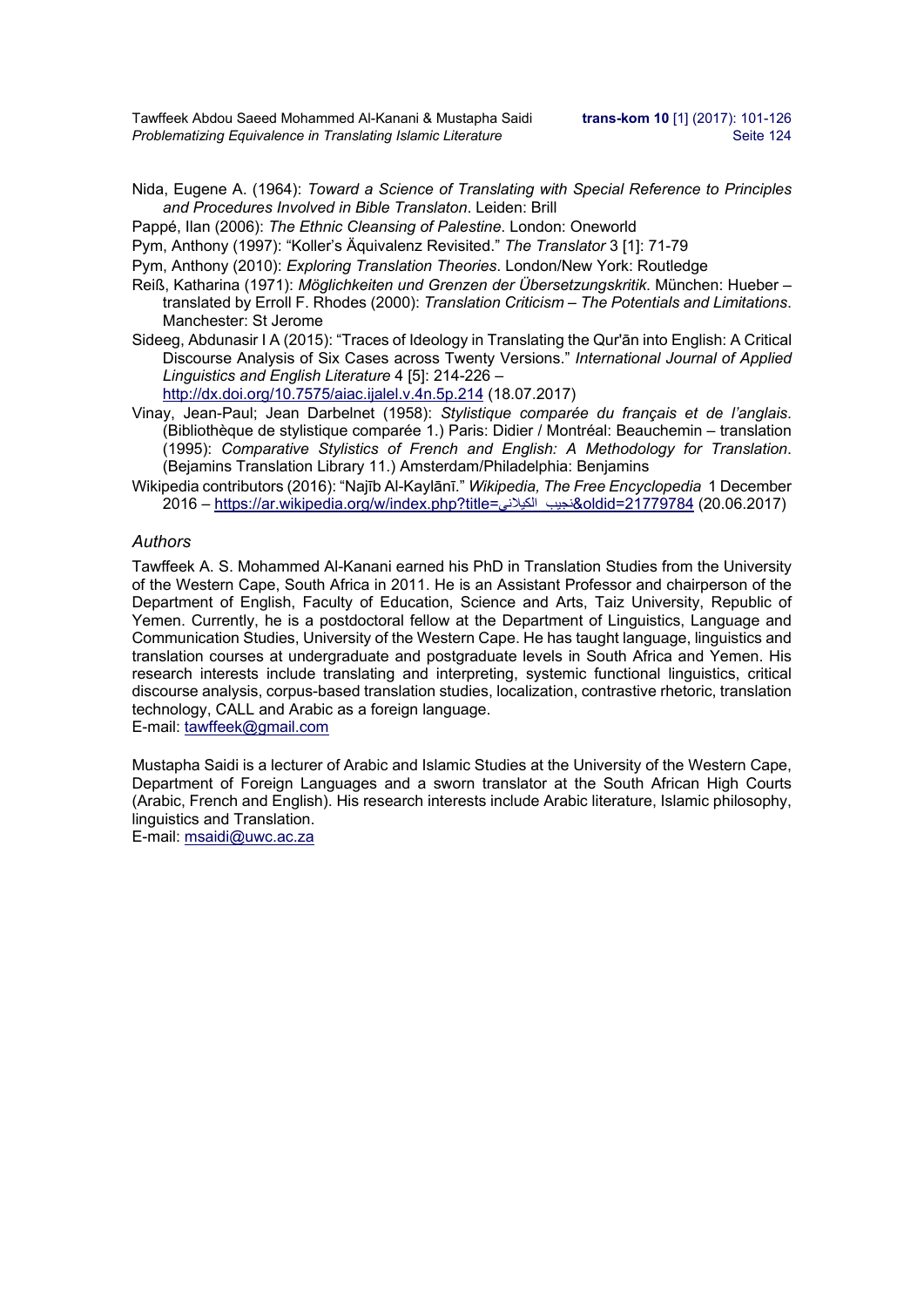Tawffeek Abdou Saeed Mohammed Al-Kanani & Mustapha Saidi **trans-kom 10** [1] (2017): 101-126 Problematizing Equivalence in Translating Islamic Literature **Sexualism Sected 125** Seite 125

# **Appendix**

### **Transliteration Table: Consonants**

| <b>Arabic</b>      | <b>Roman</b> | <b>Arabic</b> | <b>Roman</b> |
|--------------------|--------------|---------------|--------------|
| ب                  | b            | ط             | ţ            |
| ت                  | t            | ظ             | Ź            |
| ٹ                  | th           | ع             | ¢            |
| $\tilde{\epsilon}$ | j            | غ             | gh           |
| $\zeta$            | ħ            | ف             | f            |
| خ                  | kh           | ق             | q            |
| $\Delta$           | d            | ائ            | k            |
| 3                  | dh           | ل             | ı            |
| ر                  | r            | م             | m            |
| ز                  | Z            | Ò             | n            |
| س                  | S            | ه             | h            |
| ىش                 | sh           | و             | W            |
|                    | Ş            | ۶             | Þ            |
| ص<br>ض             | þ            | ي             | у            |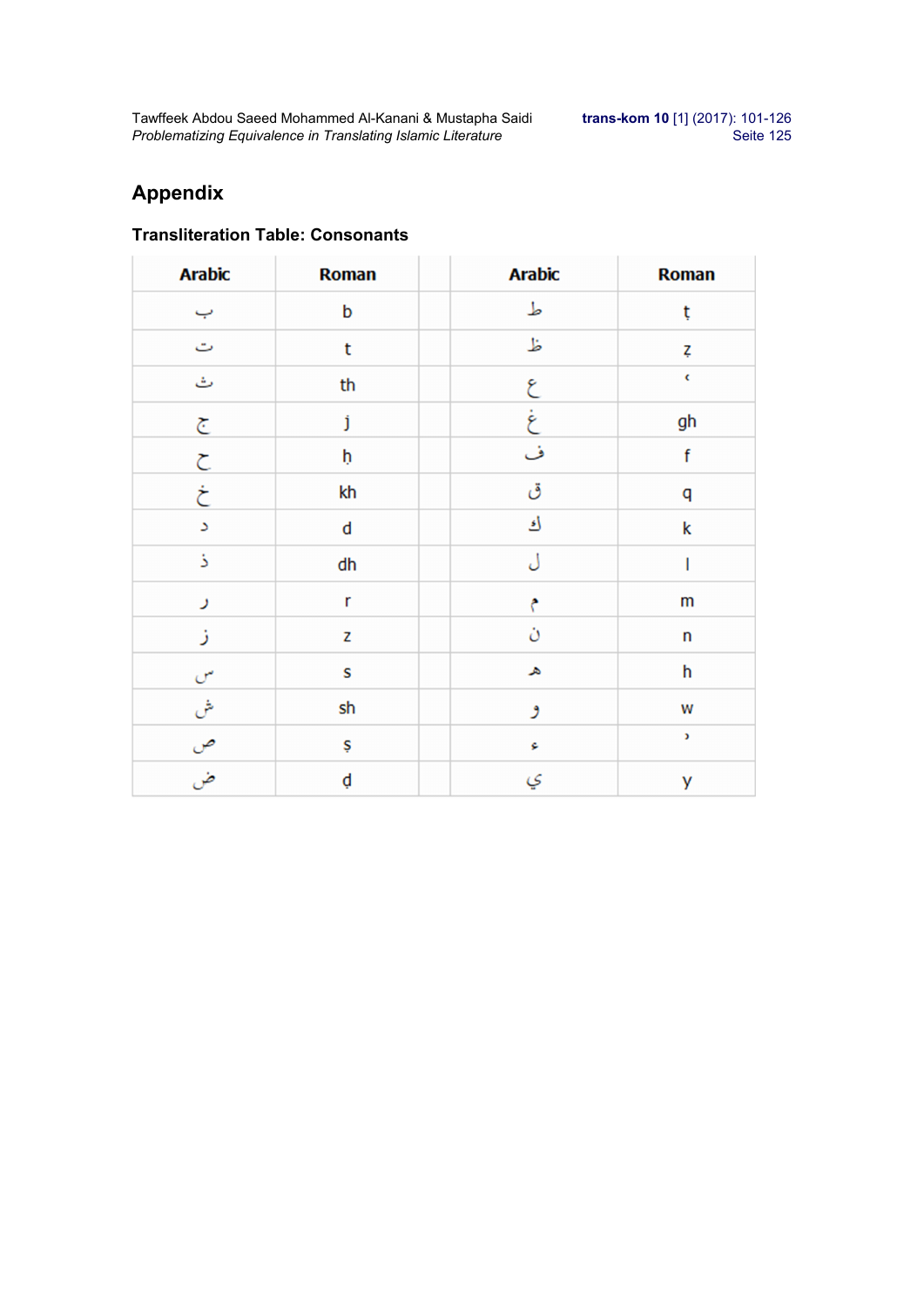Tawffeek Abdou Saeed Mohammed Al-Kanani & Mustapha Saidi **trans-kom 10** [1] (2017): 101-126 *Problematizing Equivalence in Translating Islamic Literature* 

| <b>Arabic</b> | Roman | <b>Arabic</b>        | Roman                         |
|---------------|-------|----------------------|-------------------------------|
| ÷             | а     | ≠ ≠<br>ا، ی          | an                            |
| ه             | u     | ۱ū<br>و              | un                            |
|               |       | ي                    | In                            |
| ، ئى،         | ā     | $\overline{\bullet}$ | aw                            |
| 요             | ū     | ٣<br>ى               | ay                            |
| ي             | ī     | ô<br>و               | uww, ū<br>(in final position) |
|               |       |                      | iyy, ī<br>(in final position) |

### **Transliteration Table: Vowels and Diphthongs**